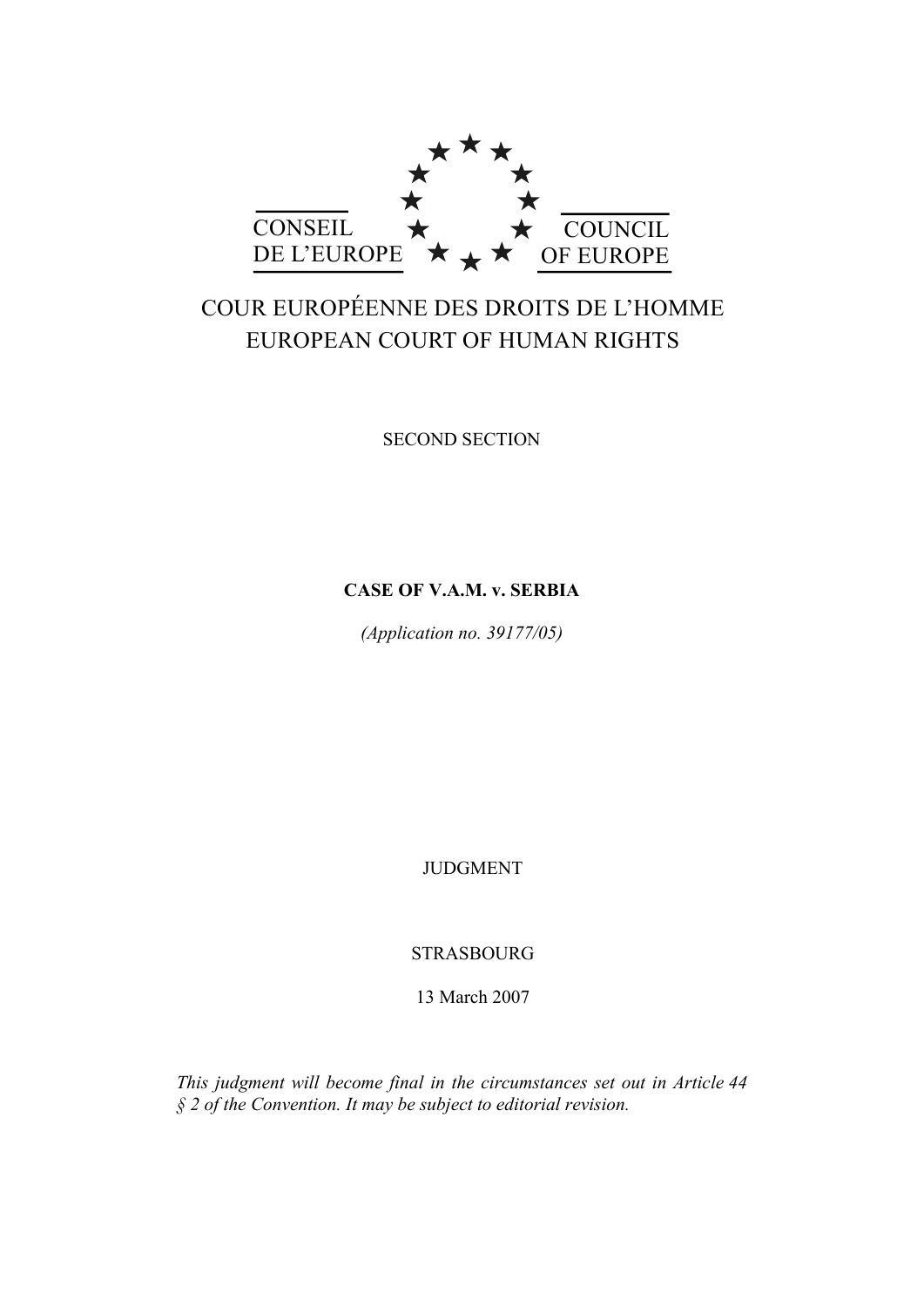# **In the case of V.A.M. v. Serbia,**

The European Court of Human Rights (Second Section), sitting as a Chamber composed of:

Mrs F. TULKENS, *President*,

- Mr A.B. BAKA,
- Mr R. TÜRMEN,
- Mr M. UGREKHELIDZE,
- Mr V. ZAGREBELSKY,
- Ms D. JOČIENĖ,
- Mr D. POPOVIĆ, *judges*,

and Mrs F. ELENS-PASSOS, *Deputy Section Registrar*,

Having deliberated in private on 20 February 2007,

Delivers the following judgment, which was adopted on that date:

# PROCEDURE

1. The case originated in an application (no. 39177/05) against the State Union of Serbia and Montenegro, succeeded by Serbia on 3 June 2006 (see paragraph 76 below), lodged with the Court under Article 34 of the Convention for the Protection of Human Rights and Fundamental Freedoms ("the Convention") by, at that time, a citizen of the State Union of Serbia and Montenegro, Ms V.A.M. ("the applicant"), on 28 October 2005.

2. The President of the Chamber acceded to the applicant's request not to have her name disclosed and gave priority to her application in accordance with Rules 47 § 3 and 41 of the Rules of Court, respectively.

3. The applicant was represented before the Court by the Lawyers' Committee for Human Rights (YUCOM), a human rights organisation based in Belgrade. The Government of the State Union of Serbia and Montenegro, initially, and the Government of Serbia, subsequently, ("the Government") were represented by their Agent, Mr S. Carić.

4. On 27 February 2006 the Court decided to communicate the application to the Government. Under the provisions of Article 29 § 3 of the Convention, it was also decided that the merits of the application would be examined together with its admissibility.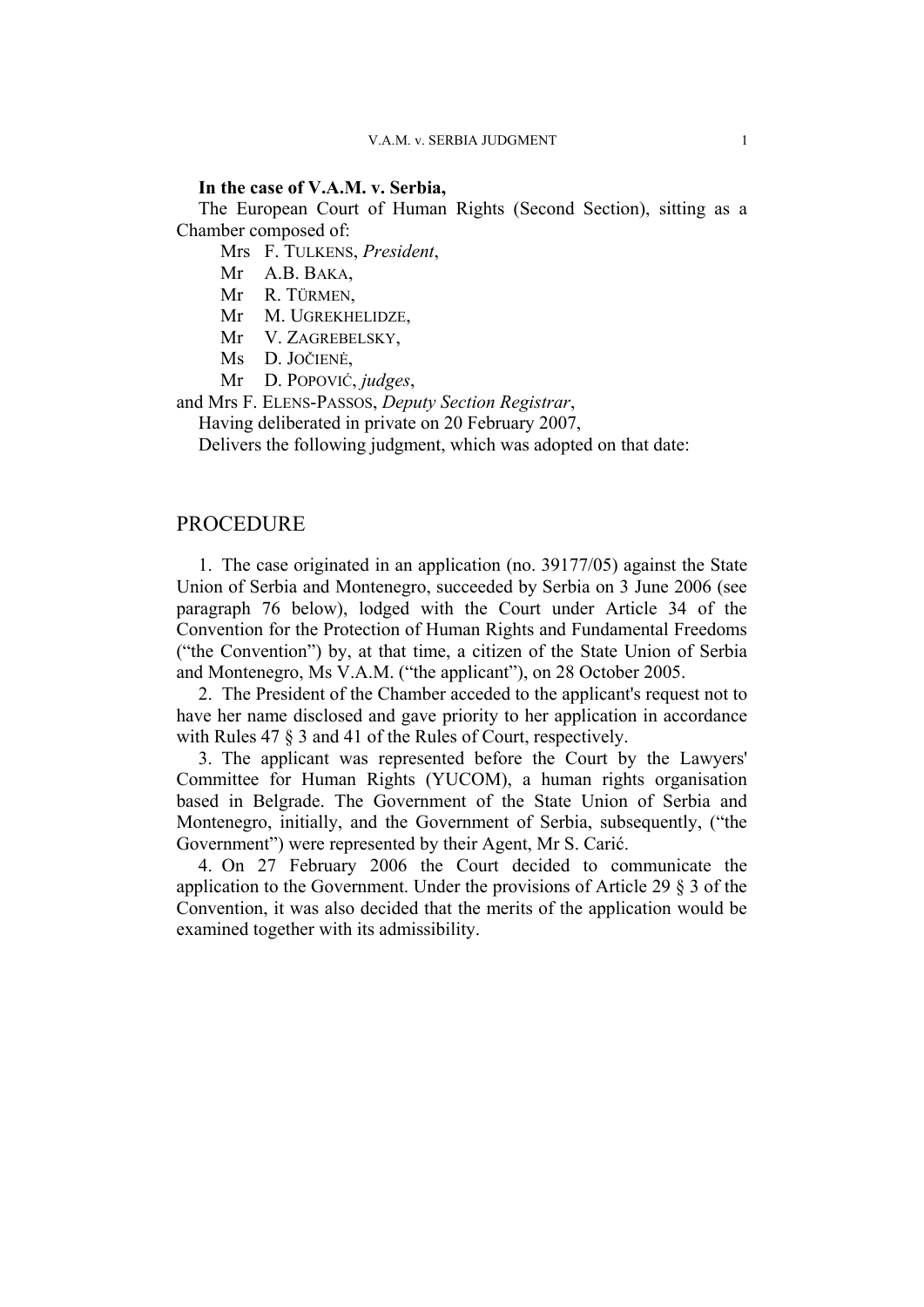# THE FACTS

# I. THE CIRCUMSTANCES OF THE CASE

### **A. Civil proceedings (divorce, custody and child maintenance)**

5. In 1994 the applicant married D.M. and in 1995 their daughter S.M. was born.

6. In 1998 the applicant started having marital problems, apparently as a result of her contracting HIV.

7. On 3 July 1998 S.M. left Zemun, a part of Belgrade where she lived with her parents, to stay with her grandparents for a while.

8. In early August of 1998, D.M. brought S.M. back to Zemun.

9. Shortly afterwards, however, the applicant's marriage broke down and D.M. ceased living with the applicant. He also took S.M. to his parents' flat, denying the applicant any contact with her.

10. On 11 February 1999 the applicant filed a claim with the Fourth Municipal Court in Belgrade ("*Četvrti opštinski sud u Beogradu*"), seeking dissolution of the marriage, sole custody of S.M. and child maintenance. In addition, she requested interim relief, granting her temporary custody or, in the alternative, regular weekly contacts with S.M. until the conclusion of the civil proceedings.

11. On 23 July 1999 the Fourth Municipal Court in Belgrade (hereinafter "the Municipal Court") ordered the Social Care Centre ("*Centar za socijalni rad opštine Stari Grad*") to produce an expert opinion as to which party should be granted custody.

12. D.M. (hereinafter "the respondent") appears to have been informed about the applicant's lawsuit during one of the meetings held at the Social Care Centre in 1999.

13. Following the institution of proceedings, the Municipal Court adjourned 15 separate hearings, including the hearings scheduled for 29 October 2003, 7 October 2004 and 19 October 2005, respectively.

14. Throughout this time, though mostly in response to the applicant's numerous proposals, the Municipal Court attempted to obtain information as regards the respondent's correct address from various State bodies, including the tax authorities, municipalities, the Ministry of Education and even the Commercial Court.

15. Summonses were sent to a number of addresses but each time the respondent could not be served, which led the Municipal Court to conclude, on 17 April 2003, that he was "clearly avoiding receipt" of all court documents.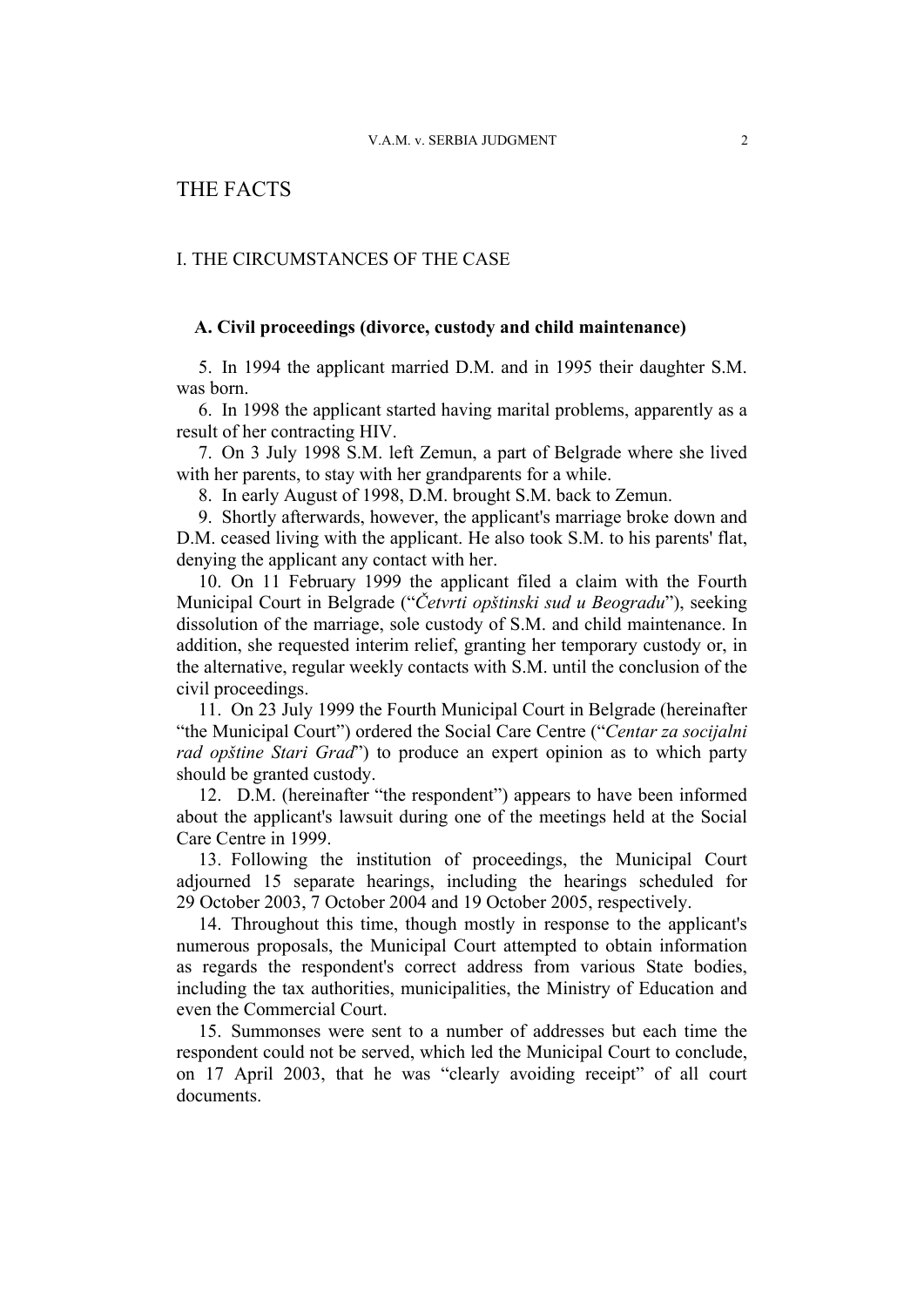16. On 3 November 2005 the respondent was duly served for the first time, the summons having been sent to Kotor, Montenegro, on which occasion he was both provided with the applicant's claim against him and informed about the next hearing scheduled for 23 December 2005.

17. On 21 December 2005 the applicant's lawyer informed the Municipal Court that she could not attend that hearing.

18. The applicant maintained that during the proceedings in question the presiding judge had stated publicly that she would either rule in favour of the respondent or dismiss the applicant's claim on procedural grounds. The Government contested this submission.

19. In early 2006, the presiding judge was replaced by another and the case itself taken under review by the Municipal Court's Special Committee for Family Relations.

#### **B. Request for the removal of the judge**

20. On 31 March 2003, *inter alia*, the applicant complained to the President of the Municipal Court, requesting that the presiding judge in her case be removed.

21. She claimed that the judge in question had tried to serve the respondent via regular mail only but had failed to attempt to do so through the bailiffs, as envisaged by the Civil Procedure Act (see paragraph 60 below).

22. Further, despite the fact that it was up to the courts to establish the respondent's correct address, she pointed out that on 31 March 2003 the judge had ordered her specifically to provide the court with the address in question, in default of which her claim would be dismissed.

23. Finally, the applicant alleged that the judge herself had indicated that she did not know what to do with the case and that the best solution would have been for the applicant to withdraw her claim. The Government contested this submission.

24. On 11 April 2003 the applicant's motion was rejected by the President of the Municipal Court.

### **C. Interim access order**

25. On 23 July 1999 the Municipal Court ordered the respondent to facilitate the applicant's access to S.M., twice a month, until the adoption of a final decision on the merits of the case.

26. On 19 October 1999 the applicant filed a submission with the Municipal Court, stating that the respondent had refused receipt of the said decision and requesting that he be served formally in accordance with the relevant provisions of the Civil Procedure Act (see paragraph 60 below).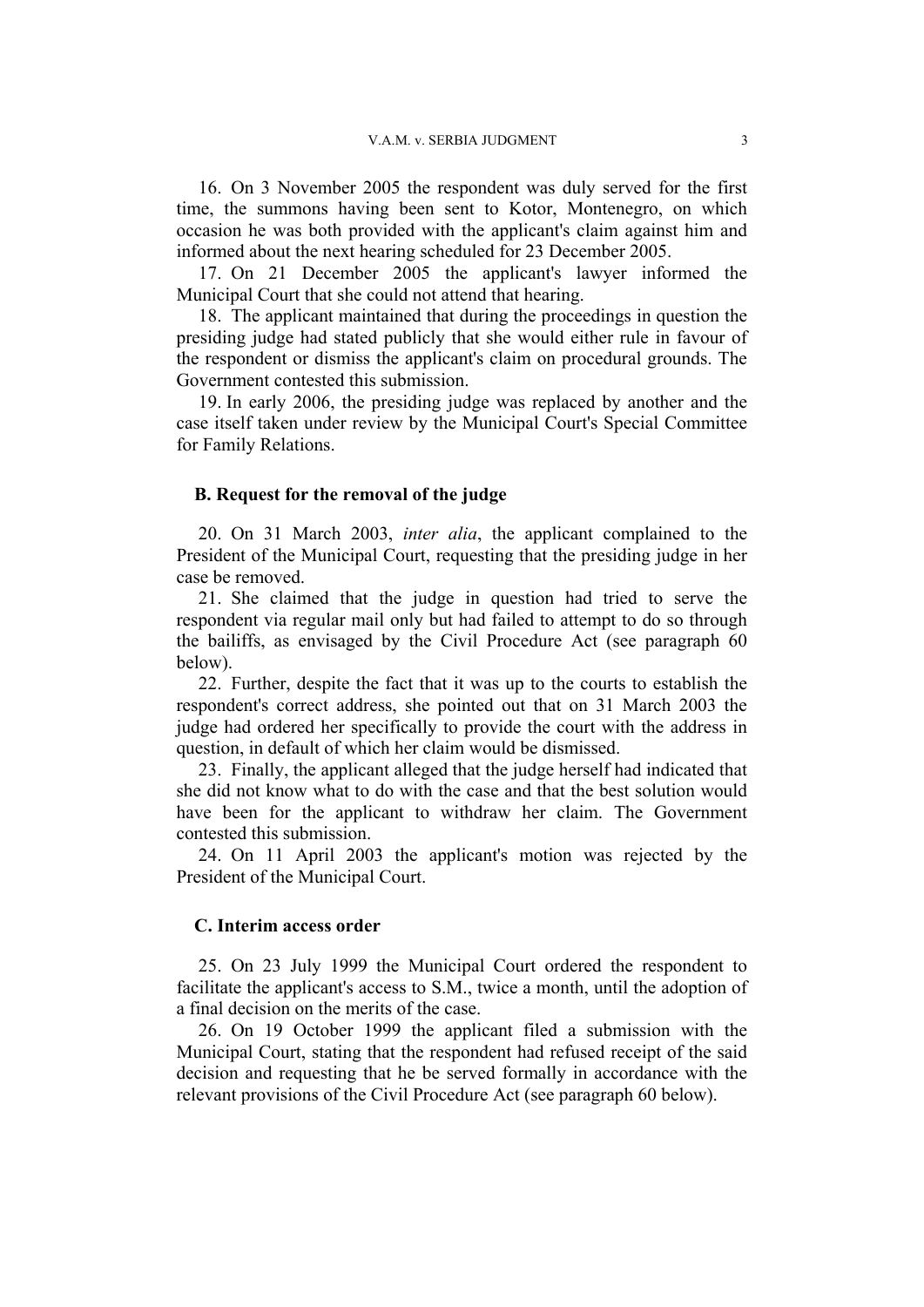27. On 8 November 1999 and 19 February 2001, respectively, the applicant sent two separate requests to the Municipal Court, seeking effective enforcement of the interim access order.

28. On 23 October 2001 the applicant's lawyer withdrew her request of 8 November 1999.

29. On 4 June 2002 the bailiffs attempted to enforce the said interim access order but, apparently, there was no one to be found at the respondent's address. This enforcement would appear to have been envisaged by means of a seizure of the respondent's movable assets and their subsequent sale, the proceeds of which would then have been used to cover the fine apparently imposed on the respondent for his failure to comply with the order in question (see paragraph 65 below).

30. On 5 September 2002 the applicant filed another complaint with the Municipal Court, seeking effective enforcement.

31. From 25 October 2002 until August 2005 the bailiffs tried again, on a number of occasions and at several different addresses, but to no avail.

32. On 26 August 2005 the applicant was ordered by the Municipal Court to provide the respondent's correct address.

### **D. Relevant medical facts**

33. On 10 February 1999 a medical clinic ("*Klinički centar Srbije*") attested that the applicant was HIV positive but that she was being treated and was feeling well. The clinic added that there was no reason why she should not be allowed to see S.M.

34. On 16 March 1999, 18 March 1999 and 21 May 2001, respectively, medical opinions to the same effect were again issued by the said clinic, as well as two other medical institutions ("*Specijalistička poliklinika za građanska lica*" and "*Institut za infektivne i tropske bolesti*").

35. The opinion of 21 May 2001 was addressed expressly to "the competent Social Care Centre".

#### **E. Other relevant facts**

36. The applicant stated that she had frequently seen the respondent in the streets of Belgrade throughout the period in question and pointed out that he had also appeared in a television programme on several separate occasions.

37. The applicant further noted that she was informed by the Social Care Centre that the respondent had publicly stated that he did not want to be bothered by any legal proceedings and, in addition, that he had told S.M. that her mother, the applicant, had died.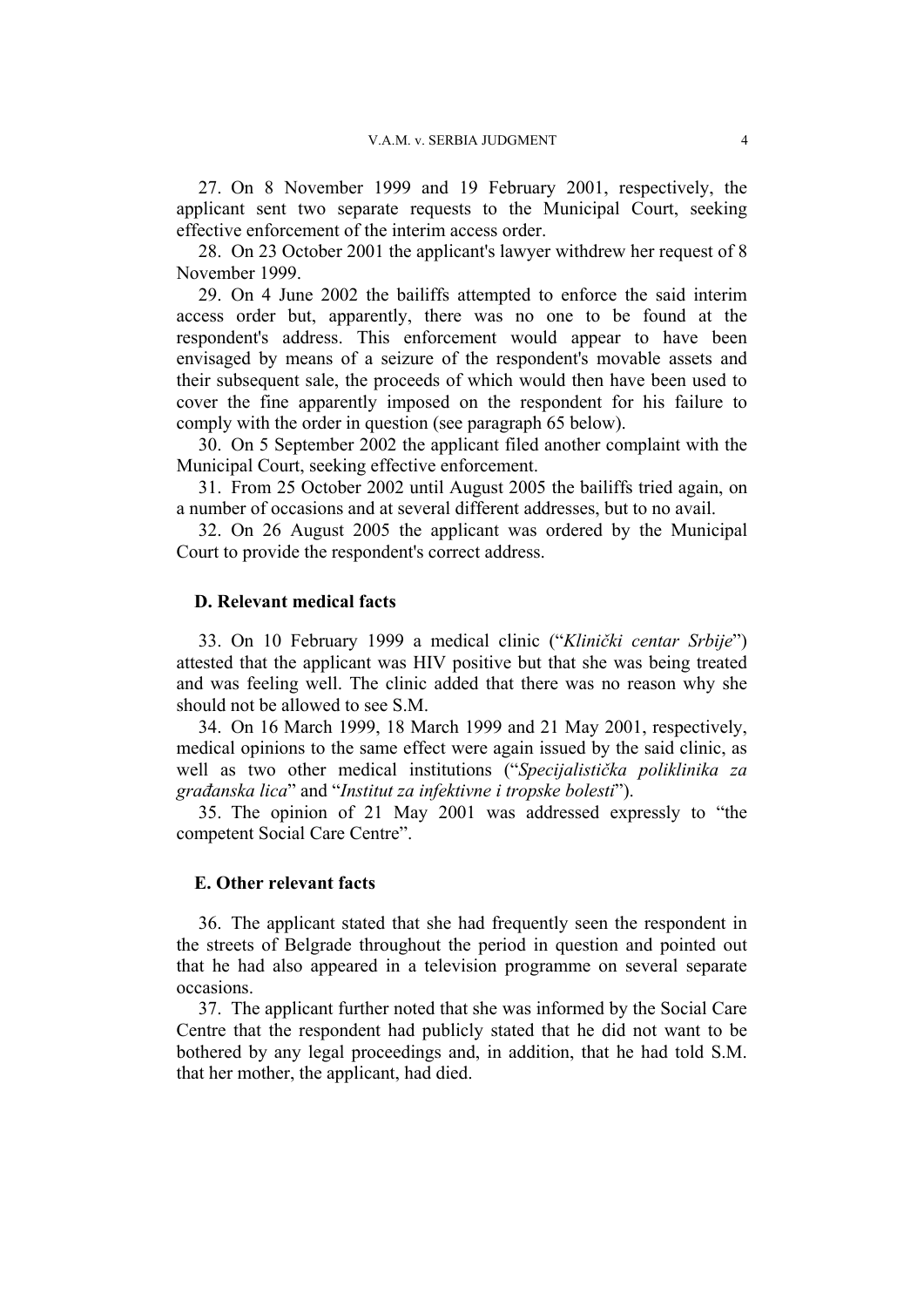# **F. Procedural developments following the communication of the application to the respondent Government**

### *1. Civil proceedings (divorce, custody and child maintenance)*

38. It would appear that the Municipal Court held a hearing on 30 March 2006 and that it did so in the respondent's absence given that he had been duly served at one of his addresses in Belgrade.

39. On 8 May 2006 the Kotor Police Department informed the Municipal Court that the respondent could not be found at his address in Kotor but that his neighbours had said that he had moved back to Belgrade.

40. At the hearing held on 22 May 2006, the applicant informed the Municipal Court that the respondent had re-registered his former company and that its seat was now in Belgrade. She then went on to provide the court with this address, as well as the current address of the respondent's parents, and stated that S.M. was in fourth grade in one of the primary schools in Belgrade.

41. On 23 May 2006 the Municipal Court sent a letter to the Commercial Entities Registration Agency ("*Agenciji za privredne registre*") and the tax authorities, seeking information about the respondent's income and his tax situation, as well as whether the respondent was the owner, founder, manager or deputy manager of the said company.

42. On 12 June 2006 the Municipal Court was informed that the respondent was indeed the manager of the company in question.

43. The next hearing was scheduled for 28 June 2006 and the court summonses in this respect were sent both to the respondent's address in Kotor and to his address in Belgrade, via the Kotor and Belgrade police departments, respectively.

44. On 30 March 2006, 23 May 2006 and 7 June 2006, the Municipal Court urged the competent Social Care Centre to "finalise" its report and submit a proposal as to who should get custody of S.M.

45. The Municipal Court thereafter obtained the medical reports concerning the applicant's health of 16 March 1999 and 21 May 2001, respectively (see paragraph 34 above), as well as a new report produced by the Infectious and Tropical Diseases Institute ("*Institut za infektivne i tropske bolesti*") - Centre for HIV/AIDS of 12 April 2006, stating that there was no medical reason why the applicant should not be granted custody of S.M.

46. On 28 June 2006 the Municipal Court heard the applicant and ordered the Social Care Centre to produce its report as to who should be given custody of S.M.

47. On 22 September 2006 the Municipal Court heard both the applicant and the respondent, on which occasion the latter, *inter alia*, stated that the former had not been honest about her medical situation, or conscientious in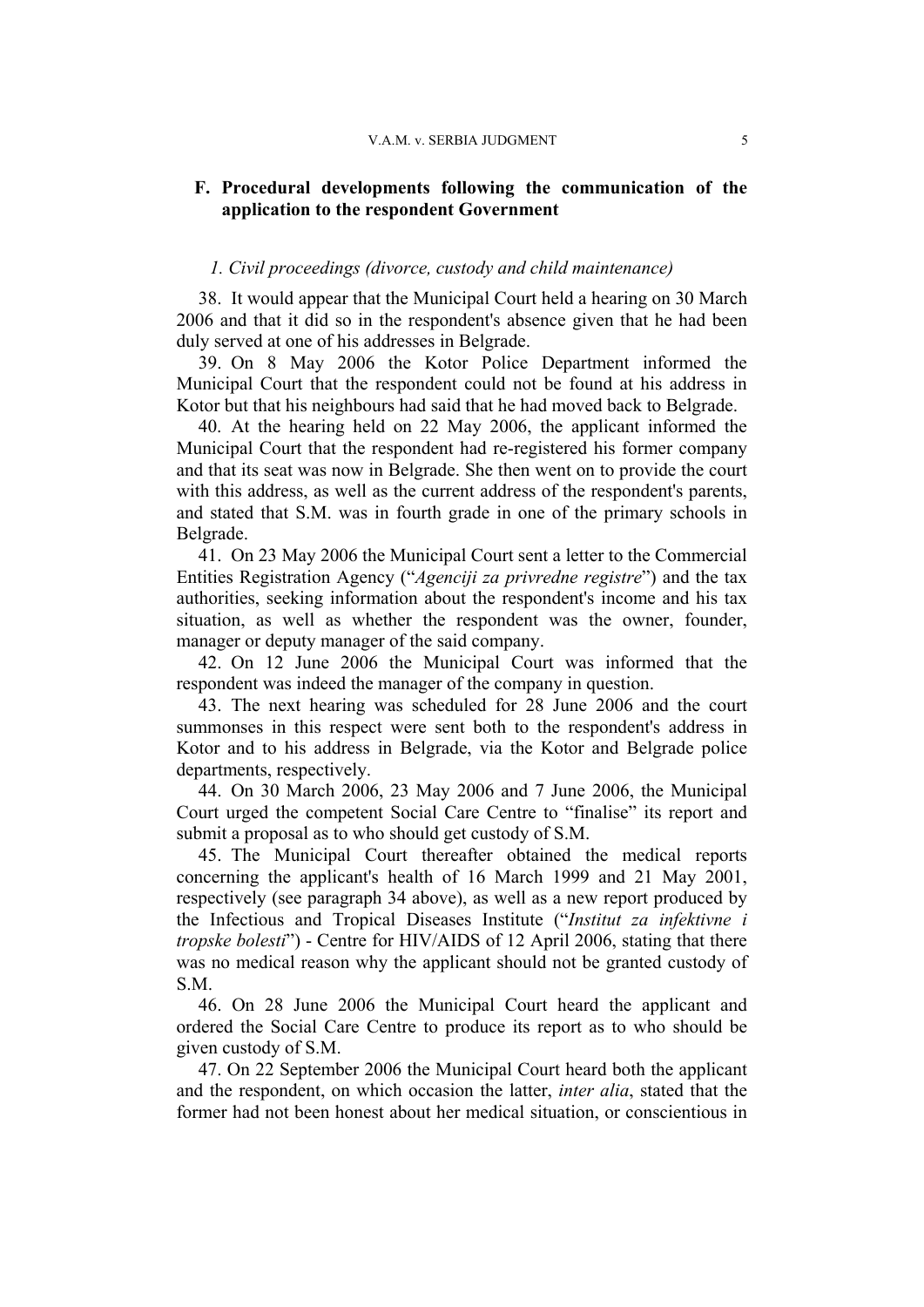terms of taking medication, which seriously endangered his own life as well as that of S.M. The respondent thus proposed that the applicant's health be reassessed and the Municipal Court, having so ordered, scheduled the next hearing for 22 December 2006.

48. On 22 December 2006 the Municipal Court adjourned the hearing, stating that the case file was still with the District Court which was about to rule in respect of the respondent's appeal filed against the interim custody order issued on 15 June 2006 (see paragraphs 50 and 52 below).

49. The Municipal Court scheduled the next hearing for 12 March 2007.

# *2. Interim custody order*

50. On 15 June 2006 the Municipal Court granted provisional custody of S.M. to the applicant and ordered the respondent to surrender the child, pending a final decision in the ongoing civil suit. In its reasoning, *inter alia*, it found that: i) the respondent had made it clear, from the outset, that he would "not allow" the applicant to have contact with S.M. because of his fear that she might also be "infected" with HIV; ii) the applicant was, despite the respondent's claims to the contrary, a responsible and motivated parent whose medical condition was stable, constantly under review, and who presented no danger to S.M.; and iii) the respondent had not only failed to comply with his obligation to inform the court of his correct address but had in addition, for many years, deliberately avoided receipt of court summonses which, in turn, had resulted in the applicant being denied all contact with S.M. and indicated a gross disregard for the interests of S.M. on his part. Finally, the execution of this order was not to be deferred pending any appeal filed against it.

51. On 20 July 2006 the applicant requested enforcement of the above order and again provided the Municipal Court with the respondent's various addresses.

52. On 5 October 2006 the respondent filed an appeal.

53. On 22 November 2006 the applicant complained to the President of the Municipal Court, seeking speedy enforcement.

54. On 13 November 2006 the District Court accepted the respondent's appeal, quashed the impugned order and instructed the Municipal Court to re-examine the issue of the applicant's interim custody.

### *3. Additional proceedings brought by the applicant*

55. In July 2006 the applicant filed a separate civil claim against the respondent, seeking the removal of his parental rights. These proceeding were also brought before the Municipal Court and were at the time of adoption of this judgment apparently still ongoing.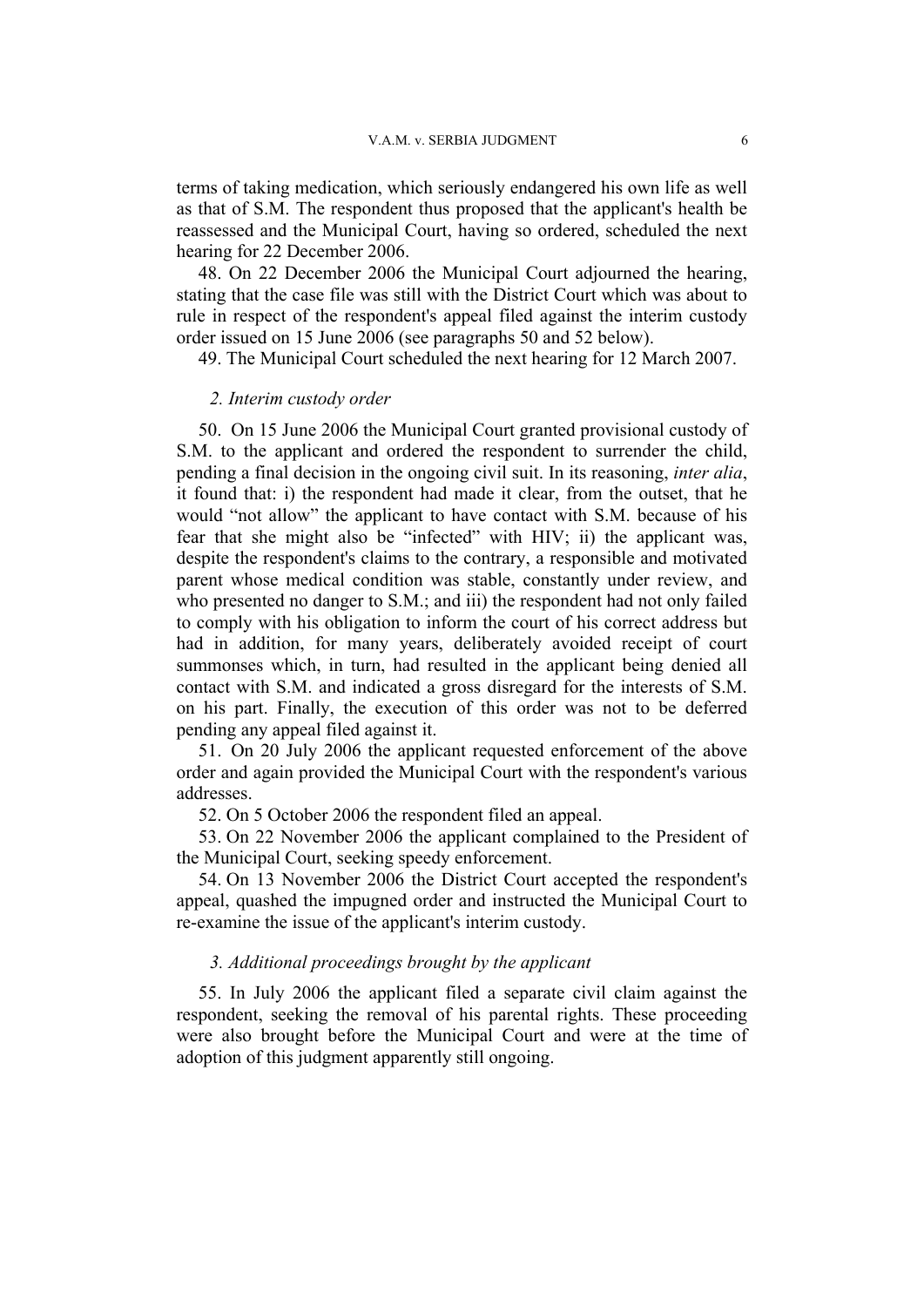#### II. RELEVANT DOMESTIC LAW

# **A. Relevant provisions concerning child custody and maintenance disputes**

*1. Marriage and Family Relations Act (Zakon o braku i porodičnim odnosima; published in the Official Gazette of the Socialist Republic of Serbia - OG SRS - nos. 22/80, 11/88 and the official Gazette of the Republic of Serbia - OG RS - nos. 22/93, 25/93, 35/94, 46/95 and 29/01)* 

56. Articles 310b, 390 and 391 provided that all maintenance-related suits and child custody enforcement proceedings were to be dealt with by the courts urgently.

### *2. Family Act (Porodični zakon; published in OG RS no. 18/05)*

57. Under Article 204 all family-related disputes involving children must be resolved urgently. The first hearing must be scheduled within 15 days of the date when the claim is filed. First instance courts should conclude the proceedings following no more than two hearings, and second instance courts must decide on appeal within a period of 30 days.

58. Similarly, Article 280 defines all maintenance suits as "particularly urgent". The first hearing must be scheduled within 8 days of the date when the claim is filed and second instance courts must decide on appeal within 15 days.

59. This Act entered into force on 1 July 2005 and thereby repealed the Marriage and Family Relations Act referred to above.

# **B. Civil procedure rules**

- *1. Civil Procedure Act 1977 (Zakon o parničnom postupku; published in the Official Gazette of the Socialist Federal Republic of Yugoslavia - OG SFRY - nos. 4/77, 36/77, 6/80, 36/80, 43/82, 72/82, 69/82, 58/84, 74/87, 57/89, 20/90, 27/90, 35/91 and the Official Gazette of the Federal Republic of Yugoslavia - OG FRY - nos. 27/92, 31/93, 24/94, 12/98, 15/98 and 3/02)*
- 60. The relevant provisions of this Act provided as follows:

# **Article 84 §§ 1 and 2**

"The court shall appoint a temporary representative to [act on behalf of] the respondent if it finds, in the course of the proceedings before the court of first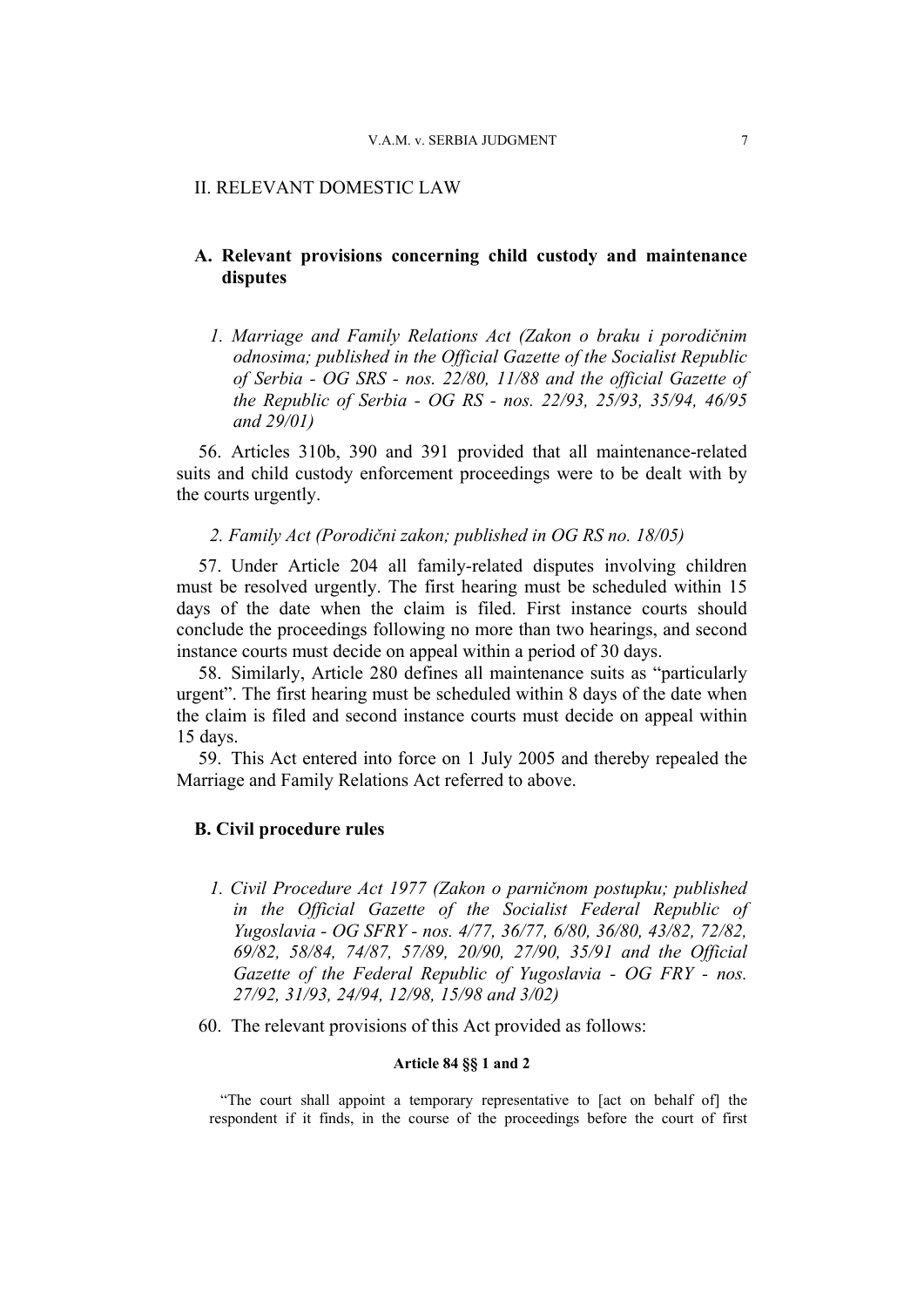instance, that the regular procedure for appointment of ... [such a representative] ... could last too long, resulting in harmful consequences for one or both parties.

 Under the conditions set forth in Paragraph 1 of this Article, the court shall appoint a temporary representative ...

4) when the place of residence of the respondent is unknown and the respondent has no counsel ..."

#### **106 § 2**

"Written pleadings ... [including initial claims aimed at the institution of court proceedings] ... must state ... the name, occupation and the permanent or current address of the parties ..."

#### **Article 133**

" ... [C]ourt documents shall primarily be delivered through regular post but may also be delivered by a designated court employee ["the bailiff"] ... or directly in court."

#### **Article 141 §§ 1 and 2**

"If the person to whom a court document is to be delivered does not happen to be [at home], the delivery shall be accomplished by serving the court documents on an adult member of his [or her] household who must receive them. If such persons also happen not to be [at home], the ... [court documents shall be served on] ... the building manager or neighbour, if they agree.

If the delivery is to be performed at the office of a person who does not happen to be there, it may be accomplished by serving the court documents on a person working in the same office, if that person so agrees."

#### **Article 142 §§ 1 and 2**

"A complaint ... [as well as] ... a court decision against which a separate appeal may be filed shall be delivered to ... [the respondent] ... in person ...

If a person who is to be served ... does not happen to be at the place where the delivery is to be performed, the bailiff shall find out when and where that person can be found and shall leave a written notice with one of the persons mentioned in Article 141, paragraphs 1 and 2 of this Act, requesting that he [or she] be present on a certain day and hour in his [or her] flat or office. If the bailiff does not find the person to be served even after this, he [or she] shall proceed in accordance with the provisions of Article 141 of this Act and the delivery shall thus be considered as having been carried out."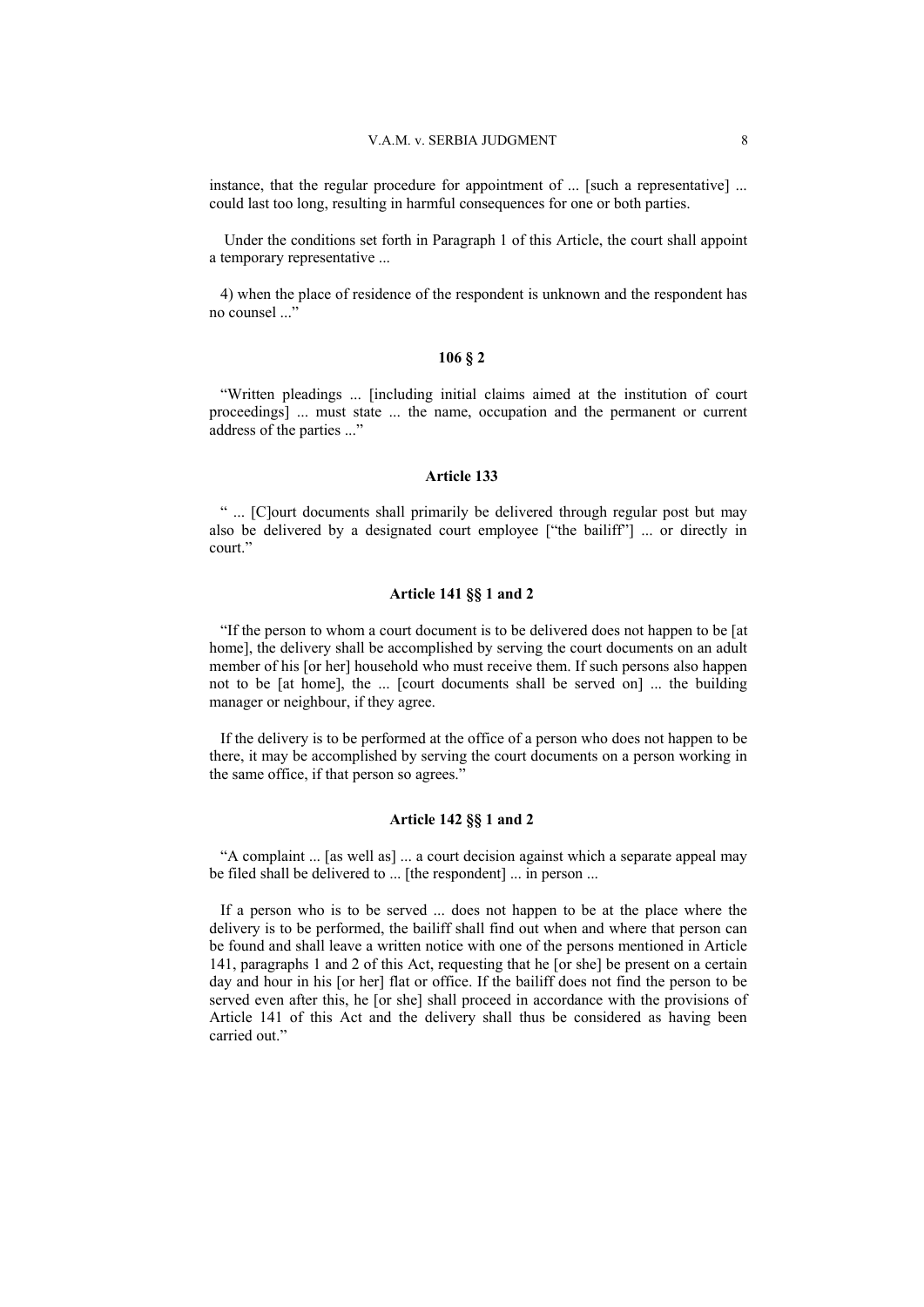#### V.A.M. v. SERBIA JUDGMENT 9

#### **Article 144**

"If the person to be served, an adult member of the household, ... or an employee of a State body or a legal entity refuses to receive the court documents without legal reason, the bailiff shall leave the said documents in the flat or at the office of that person or post it on the door of the flat or the office in question. The bailiff shall make a note on the delivery slip concerning the day, hour and reason for refusal of reception, as well as the place where he or she left the court documents, and thus the service shall be considered accomplished."

#### **Article 145 §§ 1, 2 and 3**

"When a party ... changes its place of residence or moves to another flat ... [prior to the adoption of the final decision in the proceedings] ... [it] ... shall immediately inform the court thereof.

If ... [it] ... fails to do so and the bailiff is unable to establish ... [its] ... new flat or place of residence, the court shall order that all further deliveries in respect of this party be posted on the court's own notice board.

Eight days ... [thereafter] ... the delivery at issue shall be deemed duly accomplished."

#### **Article 146**

"The court shall invite a party ... who ... [is] ... abroad and does not have a representative in ... [Serbia] ... to ... authorise ... [another person] ... to receive all ... [Serbian court-related correspondence] ... If the party ... fails to do so, the court shall appoint ... [such a person] ... on a temporary basis ... and at the party's own expense ..."

#### **Article 148**

"If a party is unable to establish the address of a person to whom the delivery is to be made, the court shall attempt to obtain relevant information from ... [other State bodies] ... or in some other way."

# *2. Civil Procedure Act 2004 (Zakon o parničnom postupku; published in OG RS no. 125/04)*

61. The substance of Articles 79 § 2 (4), 100 § 2, 127, 135, 136, 138, 139 and 141 of this Act corresponds, in the relevant part, to that of the provisions of the Civil Procedure Act quoted above.

62. In addition, Article 140 provides that, should "normal" delivery during the course of the proceedings prove to be unsuccessful, all court documents shall be posted on the court's own notice board and that eight days thereafter the delivery at issue shall be deemed duly accomplished.

63. Finally, under Article 394 and 396, parties may file an appeal on points of law ("*revizija*") with the Supreme Court. They may do so under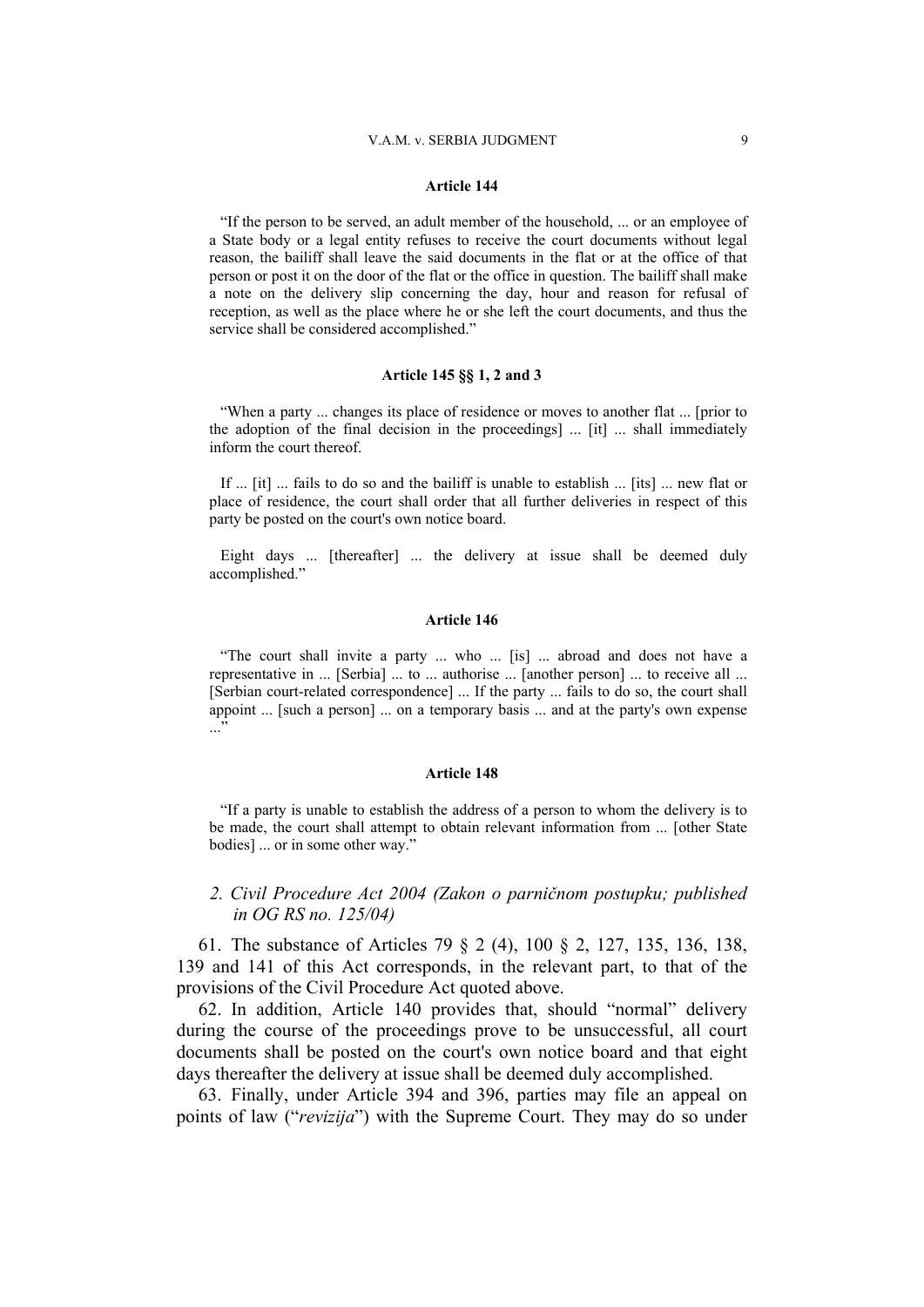certain very specific conditions only and against a final judgment rendered at second instance.

64. This Act entered into force on 23 February 2005, thereby repealing the Civil Procedure Act referred to above.

### **C. Enforcement procedure rules**

65. Article 209 of the Enforcement Procedure Act of 2000 (*Zakon o izvršnom postupku*; published in OG FRY nos. 28/00, 73/00 and 71/01), while placing special emphasis on the best interests of the child, states that there shall be an initial period of three days for voluntary compliance with a child custody order. Beyond that, however, fines shall be imposed and, ultimately, if necessary, the child taken forcibly, in co-operation with the Social Care Centre. Finally, under Article 7 of the same Act, only the enforcement order and the court's decision in respect of any complaints filed against this order shall be served in accordance with the relevant civil procedure rules. In all other instances the court's own notice board shall be made use of for this purpose.

66. The Enforcement Procedure Act of 2004 (*Zakon o izvršnom postupku*; published OG RS no. 125/04) entered into force on 23 February 2005, thereby repealing the Enforcement Procedure Act of 2000. In accordance with Article 304 of this Act, however, all enforcement proceedings instituted prior to 23 February 2005 are to be concluded pursuant to the Enforcement Procedure Act of 2000.

# **D. Court Organisation Act (Zakon o uređenju sudova; published in OG RS nos. 63/01, 42/02, 27/03, 29/04, 101/05 and 46/06)**

67. The relevant provisions of this Act read as follows:

#### **Article 7**

"A party or another participant in the court proceedings shall have the right to complain about the work of a court when they consider the proceedings delayed, improper, or that there has been an [untoward] influence on their course and outcome.'

#### **Article 51**

"The President of a higher instance court shall have the right to monitor the court administration of a lower instance court, and the President of a directly higher court shall have the authority to adopt an act from within the competence of the President of a lower instance court, if the latter omits to perform his duty.

The President of a higher instance court may request from the lower instance court information regarding the implementation of existing legislation, information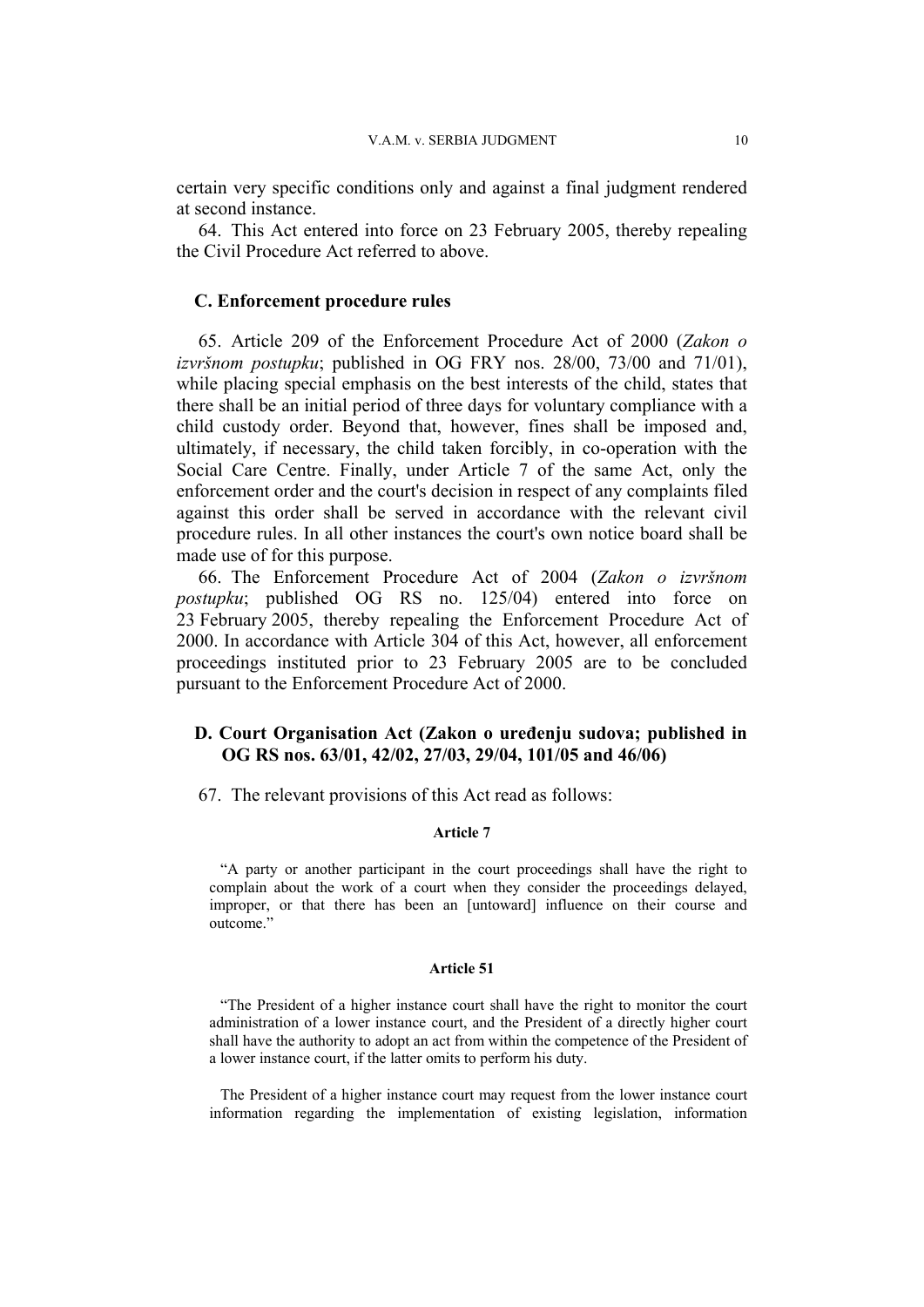concerning any problems about trials and all information regarding the work of the court.

The President of a higher instance court may order a direct inspection of the work of a lower instance court."

#### **Article 52**

"When a party to a case or another person taking part in the proceedings files a complaint, the President of the court must, having considered it, inform the complainant about his views concerning its merits as well as any measures taken in this respect, within 15 days of receipt of the complaint.

If a complaint was filed through the Ministry of Justice or through a higher instance court, the Minister and the President of a higher court shall be informed of the merits of the complaint and of any measures taken in this respect."

# **E. Rules of Court (Sudski poslovnik; published in OG RS nos. 65/03, 115/05 and 4/06)**

68. Under Article 8, *inter alia*, the President of a court must ensure that the court's work is carried out in a timely manner. He or she shall also look into every complaint filed by a party to the proceedings in respect of delay and respond within 15 days, giving his or her decision and, if necessary, ordering that steps be taken to remedy the situation.

69. Article 4, *inter alia*, provides that the Ministry of Justice shall supervise the work of the courts in terms of their timeliness. Should certain problems be identified, the Ministry shall "propose" specific measures to be undertaken within a period of 15 days.

# **F. Judges Act (Zakon o sudijama; published in OG RS nos. 63/01, 42/02, 60/02, 17/03, 25/03, 27/03, 29/04, 61/05 and 101/05)**

70. The relevant provisions of this Act read as follows:

#### **Article 40a §§ 1 and 2**

"The Supreme Court of Serbia shall set up a Supervisory Board ["*Nadzorni odbor*"] ("the Board").

This Board shall be composed of five Supreme Court judges elected for a period of four years by the plenary session of the Supreme Court of Serbia."

#### **Article 40b**

"In response to a complaint or *ex officio*, the Board is authorised to oversee judicial proceedings and look into the conduct of individual cases.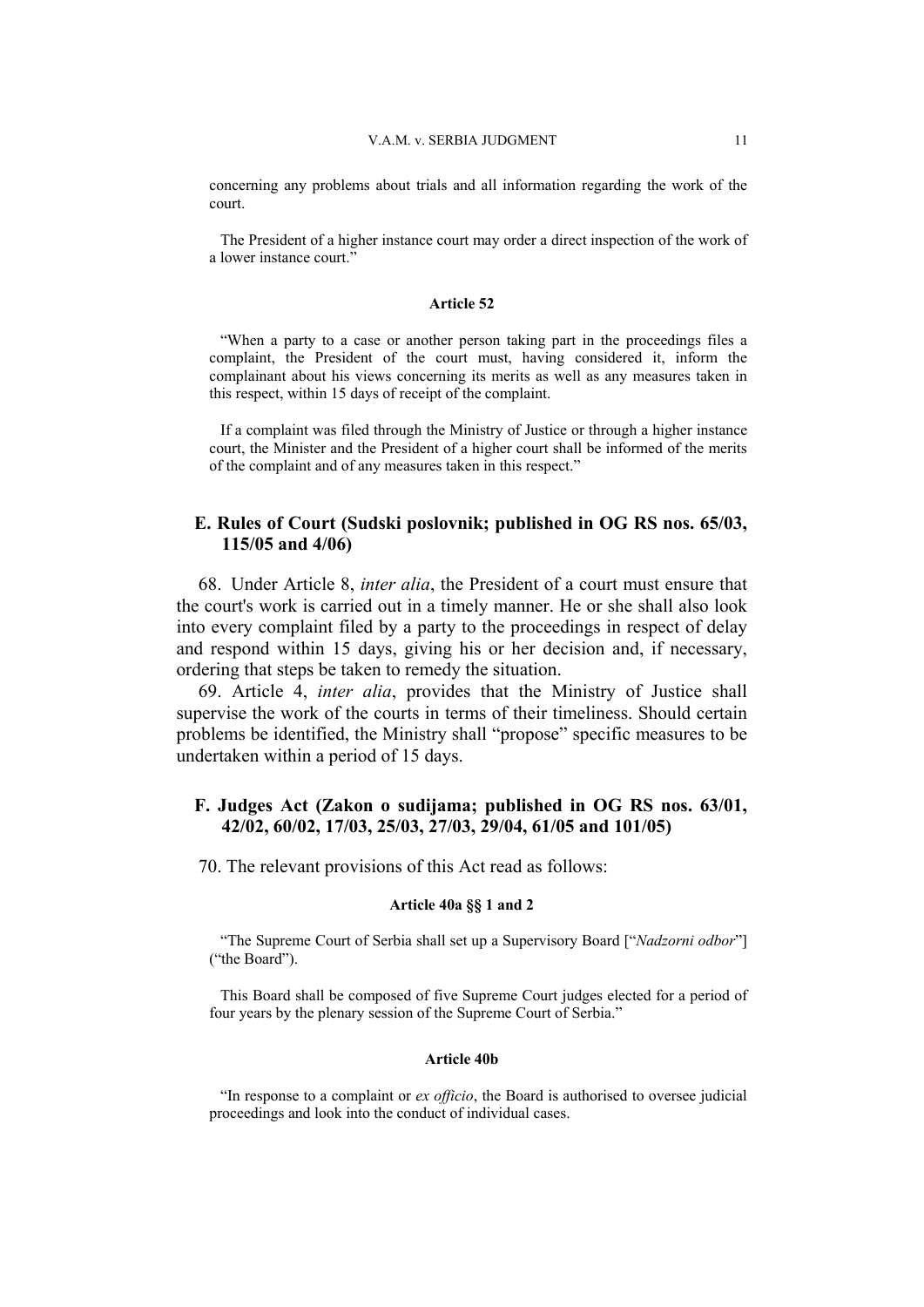Following the conclusion of this process, the Board may initiate, before the High Personnel Council, proceedings for the removal of a judge based on his unconscientious or unprofessional conduct, or propose the imposition of other disciplinary measures."

# **G. Obligations Act (Zakon o obligacionim odnosima; published in OG SFRY nos. 29/78, 39/85, 45/89, 57/89 and OG FRY no. 31/93)**

71. Article 172 § 1 provides that a legal entity ("*pravno lice*"), which includes the State, is liable for any damage caused by one of "its bodies" ("*njegov organ*") to a "third person".

72. Under Articles 199 and 200 of the Obligations Act, *inter alia*, anyone who has suffered fear, physical pain or mental anguish as a consequence of a breach of "personal rights" ("*prava ličnosti*") may, depending on their duration and intensity, sue for financial compensation before the civil courts and, in addition, request other forms of redress "which may be capable" of affording adequate non-pecuniary satisfaction.

# **H. Criminal Code (Krivični zakonik; published in OG RS nos. 85/05, 88/05 and 107/05)**

73. Article 134 § 1 provides, *inter alia*, that "whoever" by means of "deceit" removes or holds another with the intent to ... coerce" him or her, or another person, to "endure something" shall be sentenced to a prison term of one to ten years.

74. Under Article 191 anyone who, *inter alia*, obstructs the enforcement of a child custody decision shall be fined or sentenced to a prison term not exceeding two years.

75. Article 340 states that "an official or another 'person in charge' who refuses to enforce a final court decision, or does not enforce it within the period prescribed by law or a period set forth in the decision itself, shall be fined or sentenced to a prison term not exceeding two years".

# **I. Relevant provisions concerning the Court of Serbia and Montenegro and the succession of the State Union of Serbia and Montenegro**

76. The relevant provisions concerning the Court of Serbia and Montenegro and the succession of the State Union of Serbia and Montenegro are set out in the *Matijašević v. Serbia* judgment (no. 23037/04, §§ 12, 13 and 16-25, 19 September 2006).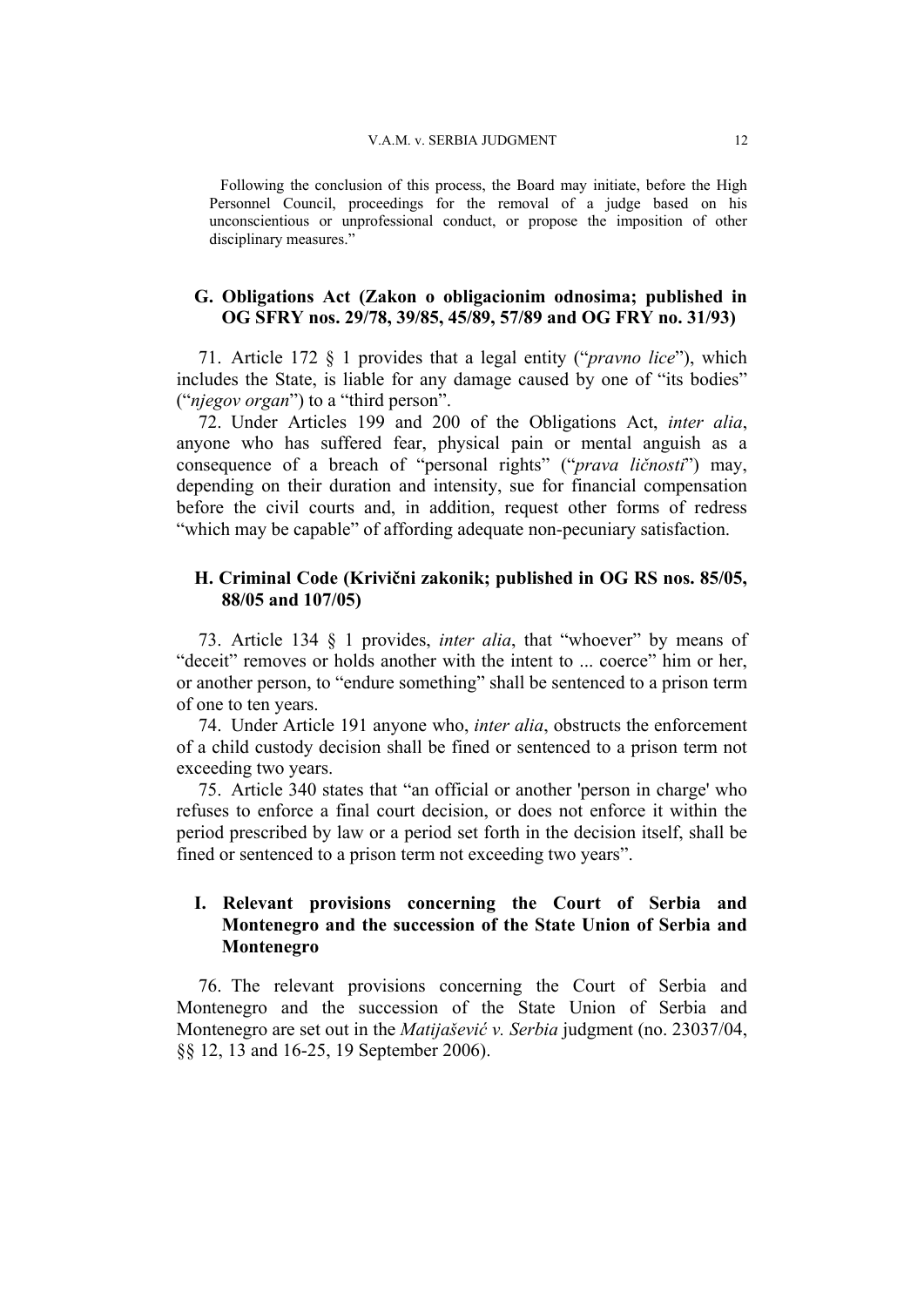# THE LAW

#### I. ALLEGED VIOLATION OF ARTICLE 6 § 1 OF THE CONVENTION

77. The applicant complained about the length of the civil proceedings at issue and the bias demonstrated by the presiding judge during those proceedings. In so doing, she relied on Article 6 § 1 of the Convention which, in the relevant part, reads as follows:

"In the determination of his [or her] civil rights and obligations ... everyone is entitled to a fair ... hearing within a reasonable time by an ... impartial tribunal ... "

# **A. Admissibility**

# *1. Arguments of the parties*

### **a) As regards length**

78. The Government submitted that the applicant had not exhausted all available, effective domestic remedies. In particular, she had failed to complain about the delay in question to the President of the Municipal Court, the President of the District Court, the Minister of Justice and the Supreme Court's Supervisory Board, respectively (see paragraphs 67-70 above). Further, she had not made use of the complaint procedure before the Court of Serbia and Montenegro, pursuant to the Constitutional Charter, the Charter on Human and Minority Rights and Civic Freedoms, and the Court of Serbia and Montenegro Act (see paragraph 76 above). Finally, the Government maintained that the applicant had failed to bring a separate civil lawsuit under Articles 199 and 200 of the Obligations Act (see paragraphs 71 and 72 above).

79. The applicant stated that a complaint to the Court of Serbia and Montenegro, vaguely defined as it was, could not be considered an effective domestic remedy in terms of Article 35 § 1 of the Convention, and that, having complained to the President of the Municipal Court on 31 March 2003, she had not complained to the President of the District Court or the Ministry of Justice as this would only have resulted in additional delay and, in any event, could not have provided her with any effective redress. Finally, the applicant stated that Article 199 of the Obligations Act was irrelevant, as it concerned civil defamation primarily, and that a successful lawsuit based on Article 200 of the same Act could, at best and after years of litigation, have provided her with compensation for the non-pecuniary damage suffered, but could not have expedited the proceedings of which she complained.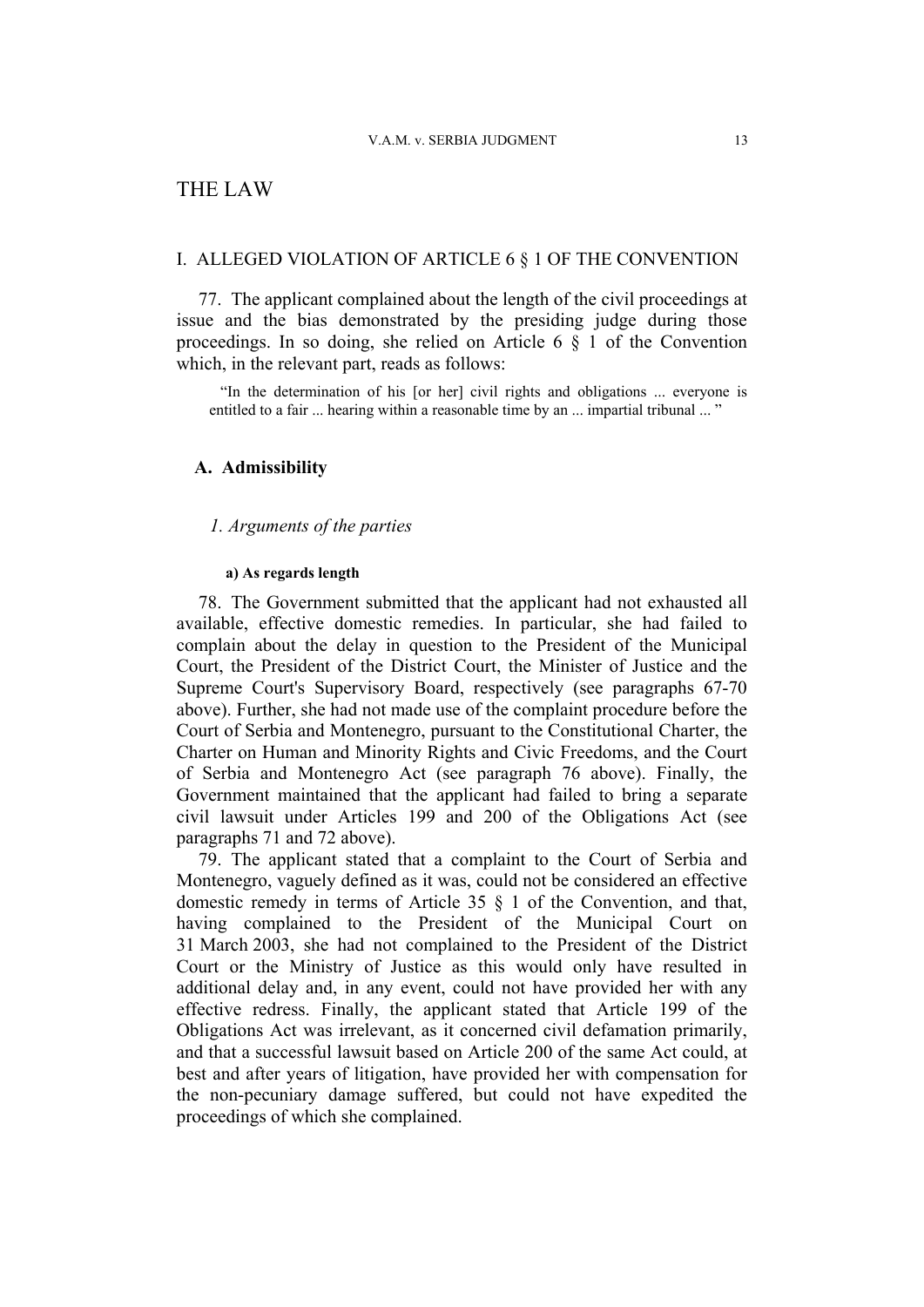#### **b) As regards the alleged bias demonstrated by the presiding judge**

80. The Government submitted that in view of the overall conduct of the judge in question this complaint was groundless. In any event, the applicant's request for the judge's removal had been duly considered and subsequently rejected by the President of the Municipal Court personally.

81. The applicant provided no additional comments in this respect.

### *2. Relevant principles concerning length*

82. The Court recalls that, according to its established case-law, the purpose of the domestic remedies rule in Article 35 § 1 of the Convention is to afford the Contracting States the opportunity of preventing or putting right the violations alleged before they are submitted to the Court. However, the only remedies to be exhausted are those which are effective. It is incumbent on the Government claiming non-exhaustion to satisfy the Court that the remedy was an effective one, available in theory and in practice at the relevant time (see, *inter alia*, *Vernillo v. France*, judgment of 20 February 1991, Series A no. 198, pp. 11–12, § 27, and *Dalia v. France*, judgment of 19 February 1998, *Reports* 1998-I, pp. 87-88, § 38). Once this burden of proof has been satisfied, it falls to the applicant to establish that the remedy advanced by the Government was in fact exhausted, or was for some reason inadequate and ineffective in the particular circumstances of the case, or that there existed special circumstances absolving him or her from this requirement (see *Dankevich v. Ukraine,* no. 40679/98, § 107, 29 April 2003).

83. The Court emphasises that the application of this rule must make due allowance for the context. Accordingly, it has recognised that Article 35 § 1 must be applied with some degree of flexibility and without excessive formalism. The Court has recognised that the rule of exhaustion of domestic remedies is neither absolute nor capable of being applied automatically; in reviewing whether the rule has been observed, it is essential to have regard to the particular circumstances of the individual case. This means, amongst other things, that the Court must take realistic account not only of the existence of formal remedies in the legal system of the Contracting Party concerned, but also of the general context in which they operate, as well as the personal circumstances of the applicant (see, *Akdivar and Others v. Turkey,* judgment of 16 September 1996, *Reports* 1996-IV, p. 1211, § 69). It must examine whether, in all the circumstances of the case, the applicant did everything that could reasonably be expected in order to exhaust domestic remedies.

84. Finally, the Court reiterates that the decisive question in assessing the effectiveness of a remedy concerning a complaint about the length of proceedings is whether or not there is a possibility for the applicant to be provided with direct and speedy redress, rather than an indirect protection of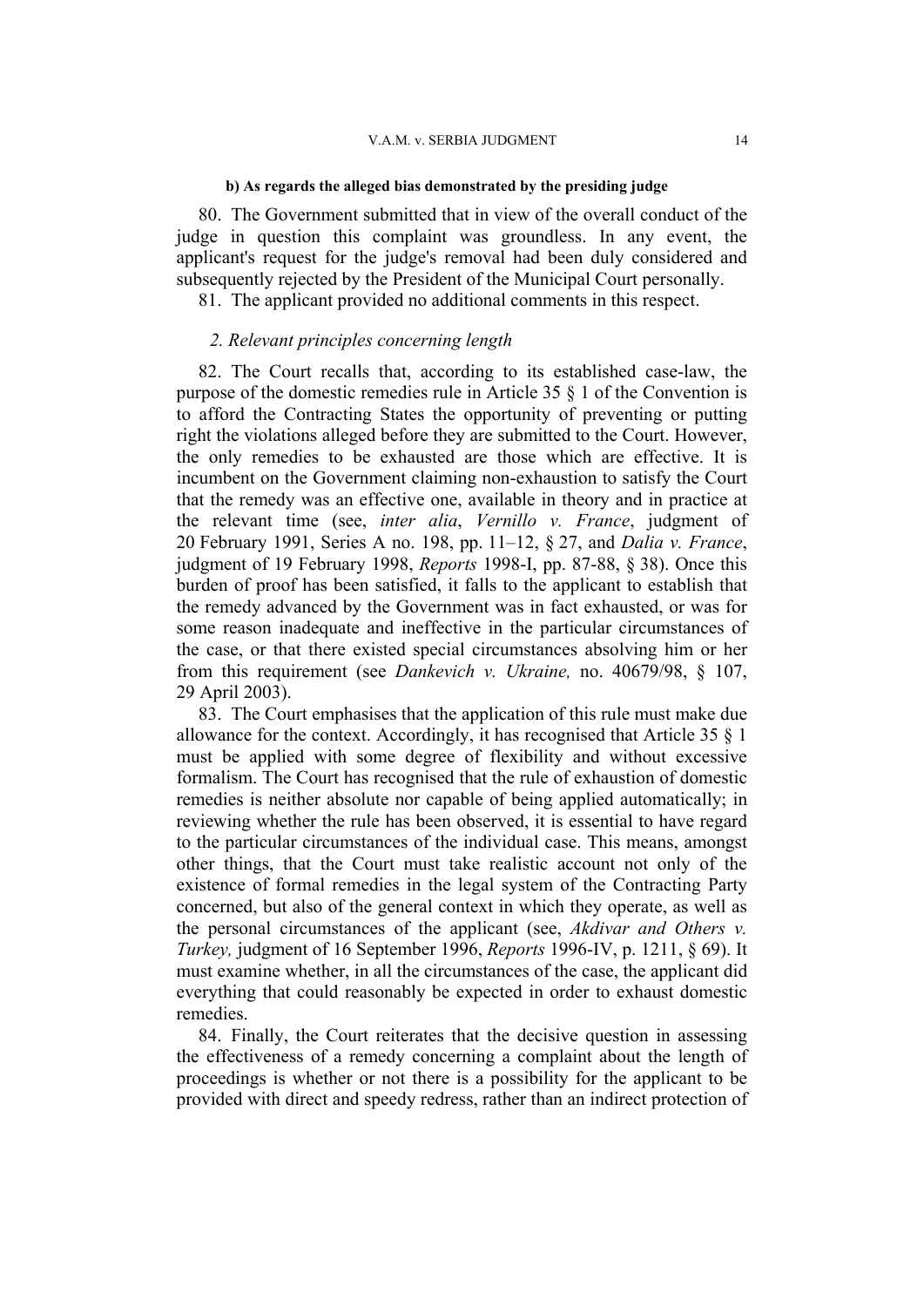the rights guaranteed under Article 6 (see *Scordino v. Italy (no. 1)* [GC], no. 36813/97, § 195, ECHR 2006, and *Sürmeli v. Germany* [GC], no. 75529/01, § 101, 8 June 2006). In particular, a remedy of this sort shall be "effective" if it can be used either to expedite a decision by the courts dealing with the case or to provide the litigant with adequate redress for delays which have already occurred (see *Kudła v. Poland* [GC], no. 30210/96, §§ 157-159, ECHR 2000-XI, *Mifsud v. France* (dec.), [GC], no. 57220/00, § 17, ECHR 2002-VIII, and *Sürmeli v. Germany* [GC], cited above, § 99).

### *3. The Court's assessment*

#### **a) As regards the length**

85. The Court notes that requests to the President of the Municipal Court, the President of the District Court, the Ministry of Justice and the Supreme Court's own Supervisory Board to speed up the proceedings at issue, as referred to by the Government, all represent hierarchical complaints or, in other words, no more than mere information submitted to a higher instance with full discretion to make use of its powers as it sees fit (see paragraphs 67-70 above). In addition, had any of these proceedings ever been instituted, they would have taken place exclusively between the supervisory instance in question and the judge/court concerned. The applicant herself would not have been a party to such proceedings and would, at best, have only had the right to be informed of their outcome (see, *mutatis mutandis*, *Horvat v. Croatia*, no. 51585/99, § 47, ECHR 2001-VIII). None of these remedies can therefore be considered effective within the meaning of Article 35 § 1 of the Convention.

86. A separate claim for damages caused by procedural delay (see paragraphs 71 and 72 above) would also have been ineffective. Even assuming that the applicant could have obtained compensation for the past delay, the Government have failed to show that such proceedings would have been speedier than any other "ordinary" civil suit which could have lasted for years and gone through several levels of jurisdiction (see, *mutatis mutandis*, *Merit v. Ukraine*, no. 66561/01, § 59, 30 March 2004, and *Scordino v. Italy (no. 1)*, cited above, § 195). Moreover, for the same reason, the said claim was clearly not capable of expediting the proceedings at issue.

87. Finally, as regards the Government's submission that the applicant should have filed a complaint with the Court of Serbia and Montenegro, the Court recalls that it has already held that this particular remedy was unavailable until 15 July 2005 and, further, that it remained ineffective until the break up of the State Union of Serbia and Montenegro (see *Matijašević v. Serbia*, cited above, §§ 34-37). The Court sees no reason to depart in the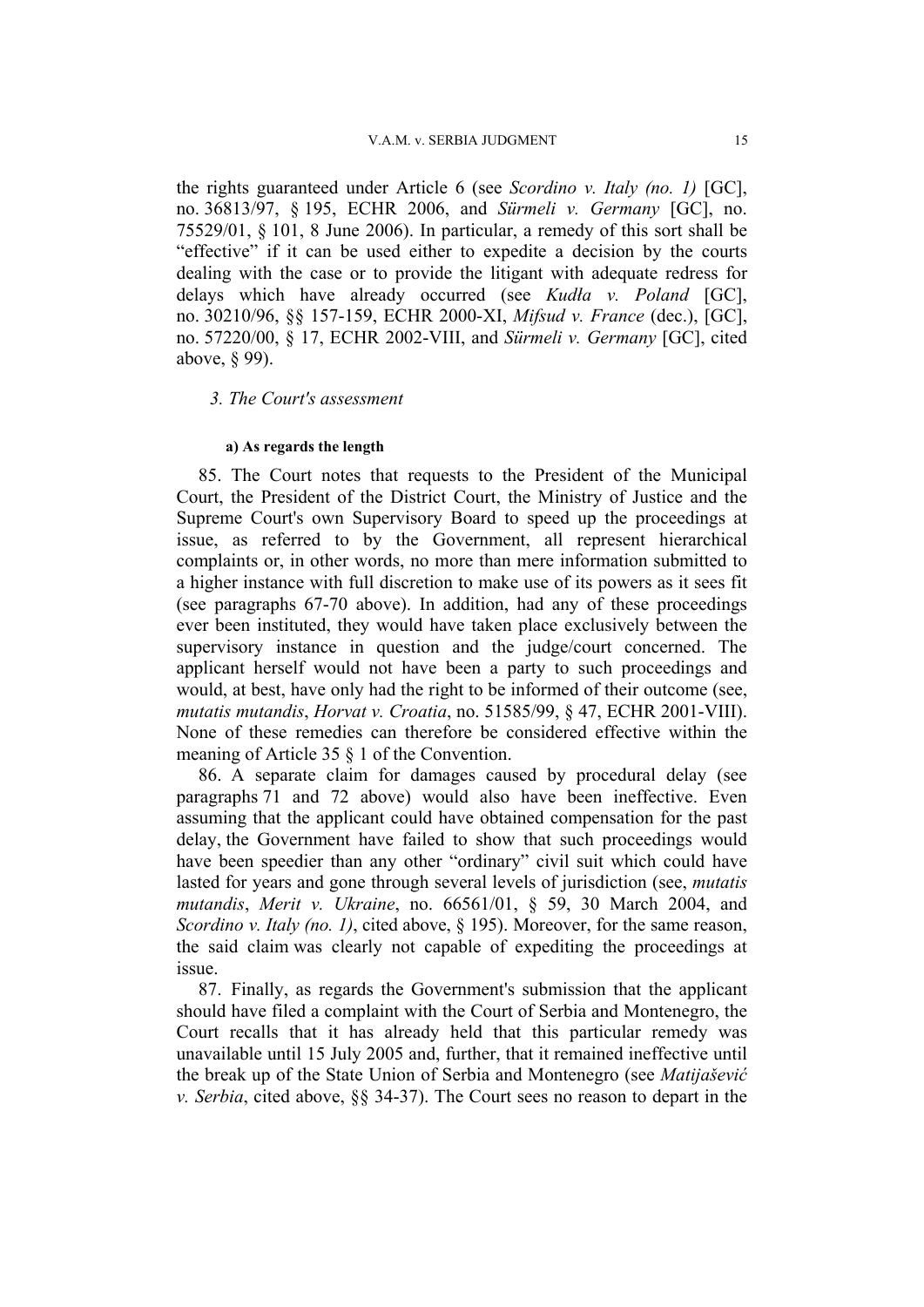present case from this finding and concludes, therefore, that the applicant was not obliged to exhaust this particular avenue of redress.

88. In view of the above, the Court concludes that the applicant's complaint about the undue length of the proceedings cannot be declared inadmissible for non-exhaustion of domestic remedies under Article 35 § 1 of the Convention. Accordingly, the Government's objection in this respect must be dismissed. The Court also considers that this complaint is not manifestly ill-founded within the meaning of Article 35 § 3 of the Convention and finds no other ground to declare it inadmissible. The complaint must therefore be declared admissible.

#### **b) As regards the alleged bias**

89. As regards the applicant's additional complaint concerning the alleged judicial bias demonstrated during the civil proceedings, the Court notes that these proceedings are still pending, so this complaint is premature and must, as such, be rejected for non-exhaustion of domestic remedies, in accordance with Article 35 §§ 1 and 4 of the Convention.

#### **B. Merits**

#### *1. Arguments of the parties*

90. The Government submitted that the impugned proceedings were extremely complex and sensitive, in view of the applicant's health, the legal and factual issues involved, and what was at stake for the parties.

91. They argued that it was the applicant who had failed in her duty to provide the Municipal Court with the respondent's correct address, which, in turn, led to the delay complained of, and pointed out that the hearing scheduled for 23 December 2005 was adjourned at the applicant's explicit request (see paragraphs 16 and 17 above).

92. The Government maintained that the Municipal Court had, however, acted upon all of the applicant's proposals and done everything in its power to establish the respondent's correct address. Nevertheless, it could not, under domestic law, have ordered that the respondent be brought to court forcibly. Nor indeed could it have appointed a "temporary representative" to act on his behalf (see paragraph 60, in particular Article 84 of the Civil Procedure Act 1977, and paragraph 61 above).

93. Finally, the Government submitted that the proceedings at issue had effectively commenced on 3 November 2005, when the respondent was duly served with the relevant court documents for the first time, although they also pointed out that the respondent State had ratified the Convention on 3 March 2004 which is why these proceedings had been within the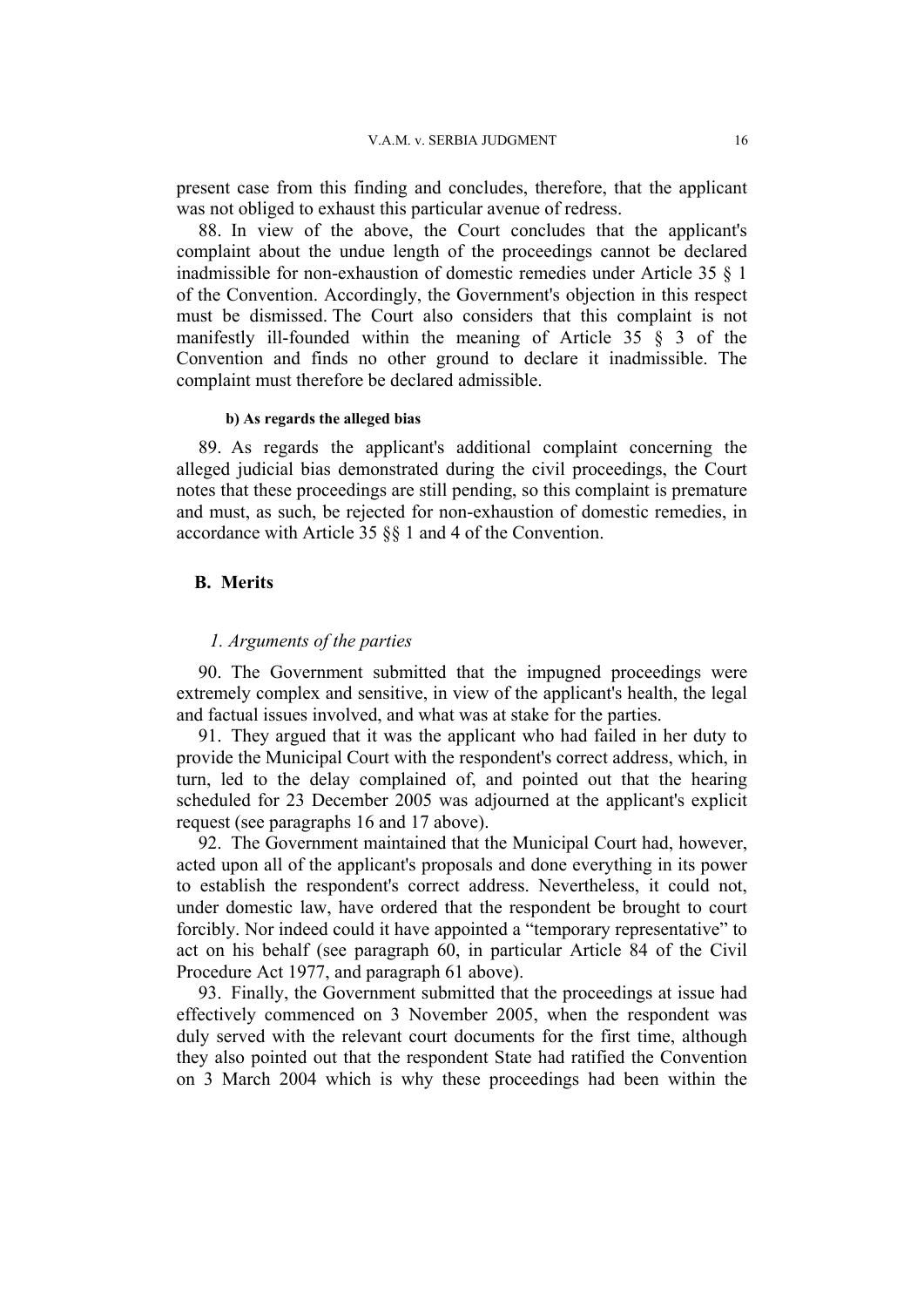Court's competence *ratione temporis* for a period of "a little more than two years".

94. The applicant argued that the proceedings in question had been pending at first instance since 1999, despite their pressing nature, and that it was up to the State to organise its judicial system in a way which would guarantee everyone's right to a fair hearing within a reasonable time.

95. Further, the applicant maintained that she had provided the respondent's correct address in her initial claim filed with the Municipal Court on 11 February 1999 and, moreover, that the respondent had been duly served at that very address by the Social Care Centre prior to the institution of the civil proceedings, as well as by the Municipal Court recently (see paragraphs 12, 37 and 38 above).

96. In any event, from the outset, the respondent had made it abundantly clear that he would not take part in any proceedings and thereafter had done everything to avoid receipt of the court summonses/documents sent to him (see paragraphs 15, 37 and 50 above). In such circumstances, the applicant could not reasonably have been expected to submit the respondent's new address, time and time again, and nor was she legally obliged to do so. On the contrary, it was up to the respondent to inform the court of any change in his address, while the Municipal Court, for its part, had clearly failed to make use of the numerous procedural tools at its disposal in order to have the respondent served formally (see paragraphs 60-62 above).

97. Finally, the applicant pointed out that the actions of the Municipal Court referred to by the Government were undertaken at her own insistence primarily, as well as in response to proposals made by her lawyer. The applicant's claim contained all of the information necessary for the Municipal Court to proceed effectively, and the applicant herself could not be blamed for the evasive conduct of the respondent or the inactivity of the Serbian judiciary.

### *2. Relevant principles*

98. The reasonableness of the length of proceedings must be assessed in the light of the circumstances of the case and having regard to the criteria laid down in the Court's case-law, in particular the complexity of the case, the behaviour of the applicant and the conduct of the relevant authorities.

99. In cases relating to civil status, what is at stake for the applicant is also a relevant consideration and special diligence is required in view of the possible consequences which the excessive length of proceedings may have, notably on the enjoyment of the right to respect for family life (see, among other authorities, *Laino v. Italy* [GC], no. 335158/96, § 18, ECHR 1999-I).

100. Further, according to the Court's established case-law, a chronic backlog of cases is not a valid explanation for excessive delay (see *Probstmeier v. Germany*, judgment of 1 July 1997, *Reports* 1997-IV, p. 1138, § 64). Indeed, Article 6 § 1 imposes on the Contracting States the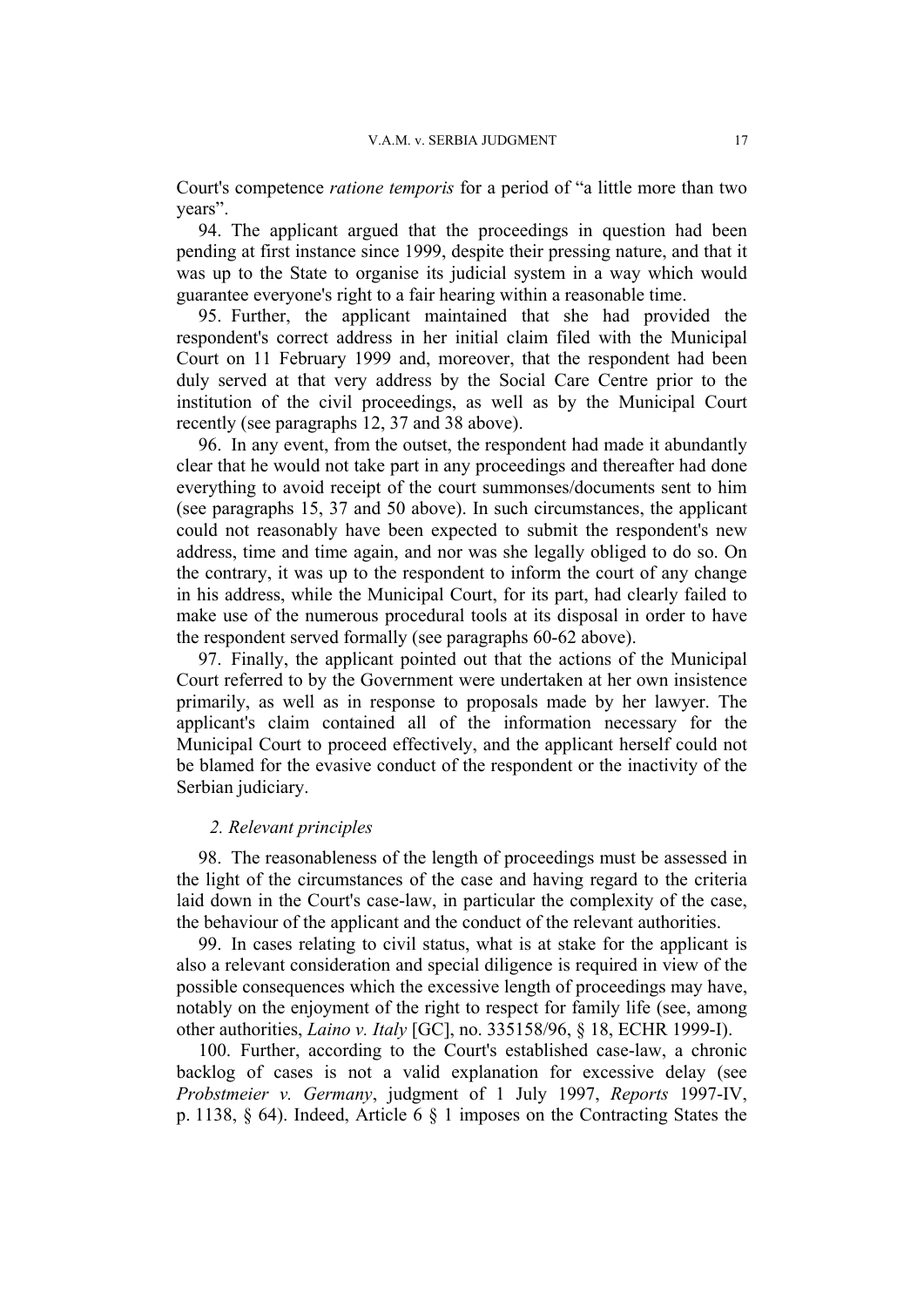duty to organise their judicial systems in such a way that their courts can meet each of its requirements, including the obligation to hear cases within a reasonable time (see *Portington v. Greece,* judgment of 23 September 1998, *Reports* 1998-VI, p. 2633, § 33).

101. Finally, the Court has required exceptional diligence in dealing with cases where the plaintiff was HIV positive, as well as in all matters where the impugned proceedings concerned a child custody dispute (see, *mutatis mutandis*, *A. and Others v. Denmark*, judgment of 8 February 1996, *Reports* 1996-I, § 78, and *Nuutinen v. Finland*, no. 32842/96, § 110, ECHR 2000-VIII, respectively).

#### *3. Period to be taken into account*

102. The Court observes that the proceedings at issue commenced on 11 February 1999, when the applicant lodged her civil claim with the Municipal Court. However, the period which comes within the Court's competence *ratione temporis* did not begin on that date, but on 3 March 2004, after the Convention entered into force in respect of Serbia (see, *mutatis mutandis*, *Foti and Others v. Italy*, judgment of 10 December 1982, Series A no. 56, pp. 18-19, § 53). The civil proceedings are currently still pending at first instance. They have thus so far lasted eight years, of which more than two years and eleven months fall to be examined by the Court.

103. The Court further notes that, in order to determine the reasonableness of the length of time in question, regard must also be had to the state of the case on the date of ratification (see, among other authorities, *Styranowski v. Poland*, judgment of 30 October 1998, *Reports* 1998-VIII) and finds that on 3 March 2004 the proceedings at issue had already been pending for some five years at first instance.

### *4. The Court's assessment*

104. The Court notes firstly that the impugned proceedings involved dissolution of marriage, child custody and child maintenance, and that, as such, they were of a relatively complex nature.

105. Secondly, the issues in these proceedings were clearly of particular significance for the applicant as well as her child, and required special diligence on the part of the domestic authorities (see paragraphs 99 and 101 above).

106. Thirdly, the applicant herself was HIV positive, a fact at the very least known to the Social Care Centre (itself a State agency involved in the proceedings), which required exceptional diligence (see paragraphs 33-35 and 101 above).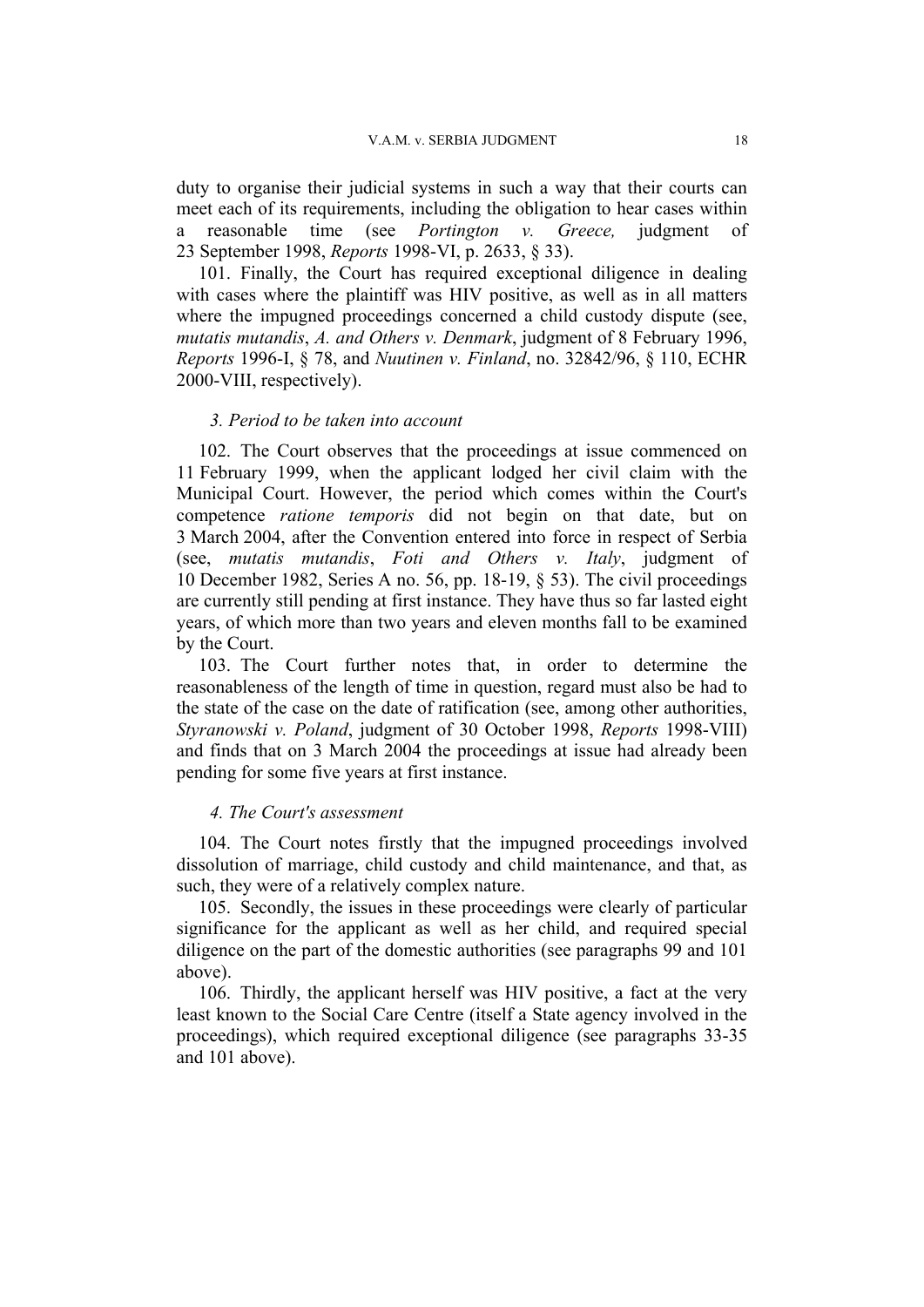107. Fourthly, the applicant made every reasonable effort to expedite the proceedings and can only be held responsible for the adjournment of the hearing scheduled for 23 December 2005 (see paragraphs 16 and 17 above).

108. Fifthly, she spared no effort to provide the Municipal Court with the respondent's address, even though, following the institution of the proceedings, she was clearly under no legal obligation to do so (see paragraphs 14, 40 and 60 above, in particular Articles 106, 145 and 148 of the Civil Procedure Act 1977, as well as paragraphs 61 and 62 above).

109. Finally, the Municipal Court consistently failed to make use of the available domestic procedural tools to have the respondent served formally, which would have facilitated the continuation of the proceedings in question. In particular, even assuming that the legal conditions for the appointment of a "temporary representative" had not been fulfilled, as alleged by the Government, the Municipal Court could and should have resorted to other measures at its disposal, including, though not limited to, the placement of the summonses and other court documents addressed to the respondent on its own notice board (see paragraph 60, in particular Article 145 of the Civil Procedure Act 1977, and paragraph 62 above, as well as paragraphs 60 and 61 passim).

110. In the light of the criteria laid down in its case-law and having regard to the circumstances of the case, as well as the parties' submissions, the Court considers that the length of the proceedings complained of, and which are still pending, has failed to satisfy the reasonable time requirement.

111. There has, accordingly, been a violation of Article 6 § 1 of the Convention.

# II. ALLEGED VIOLATION OF ARTICLE 8 OF THE CONVENTION

112. Under Article 8 of the Convention, the applicant complained that the delay in the civil case meant that she has been unable to see her child or exercise any of her parental rights for some eight years.

113. In addition, under Article 6 § 1 of the Convention, she complained about the respondent State's failure to enforce the interim access order of 23 July 1999.

114. Article 8 reads, insofar as relevant, as follows:

"1. Everyone has the right to respect for his private and family life, ...

2. There shall be no interference by a public authority with the exercise of this right except such as is in accordance with the law and is necessary in a democratic society ... for the protection of health or morals, or for the protection of the rights and freedoms of others."

115. Being the master of the characterisation to be given in law to the facts of any case before it, the Court considers that the applicant's complaint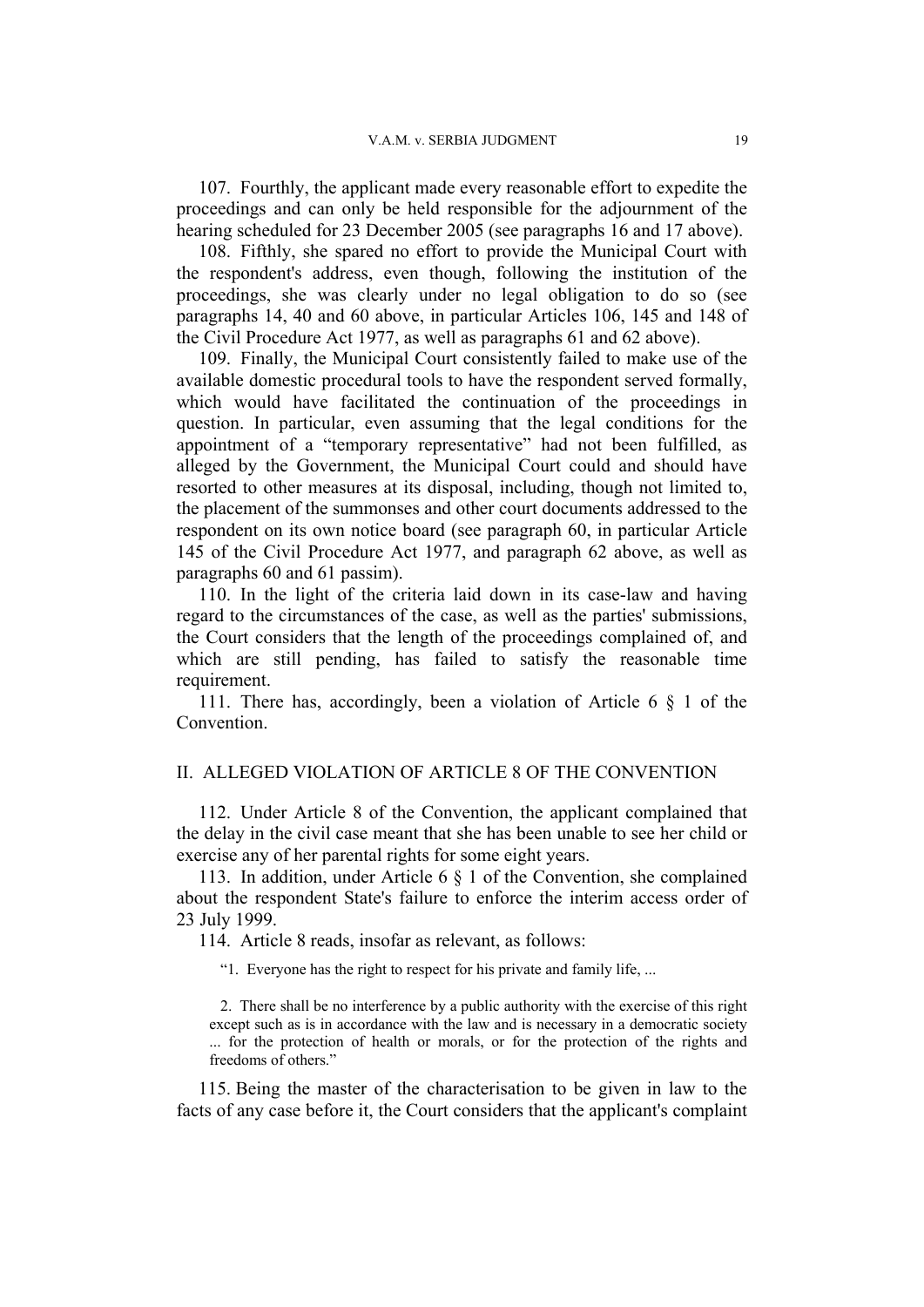made under Article 6 § 1 above also falls to be examined under Article 8 of the Convention (see *Akdeniz v. Turkey*, no. 25165/94, § 88, 31 May 2005, and *Hokkanen v. Finland*, judgment of 23 September 1994, §§ 60-62, Series A no. 299-A).

# **A. Admissibility**

116. The Government and the applicant both relied on the arguments already summarised at paragraphs 78 and 79 above.

117. In addition, the Government implied that the applicant had failed to file either an appeal on points of law ("*revizija*") or, in respect of the nonenforcement of the interim access order alone, a criminal complaint under Articles 134 § 1, 191 § 2 and 340 of the Criminal Code (see paragraphs 63 and 73-75 above).

118. The applicant stated that there were no factual or legal bases to allege that any of the crimes referred to by the Government had been committed and, further, that an appeal on points of law could only have been filed against a final court judgment, had there been one.

119. The Court notes that there was indeed no final judgment rendered at second instance against which an appeal on points of law could formally have been lodged. Further, a criminal complaint, though possible, would also have been ineffective: that is, no speedier than any other "ordinary" criminal matter which could have lasted for years and gone through several instances. Finally, the Government themselves offered no evidence to the contrary. Both an appeal on points of law and a criminal complaint were consequently remedies which did not have to be exhausted in terms of Article 35 § 1 of the Convention.

120. As regards other admissibility arguments, already described at paragraphs 78 and 79 above, the Court has considered them, but again comes to the same conclusions as described at paragraphs 85-88 above.

121. The Court notes therefore that the applicant's complaints under Article 8, concerning the non-enforcement of the interim access order as well as the length of the civil proceedings, are not manifestly ill-founded within the meaning of Article 35  $\S$  3 of the Convention. It further notes that they are not inadmissible on any other grounds. They must therefore be declared admissible.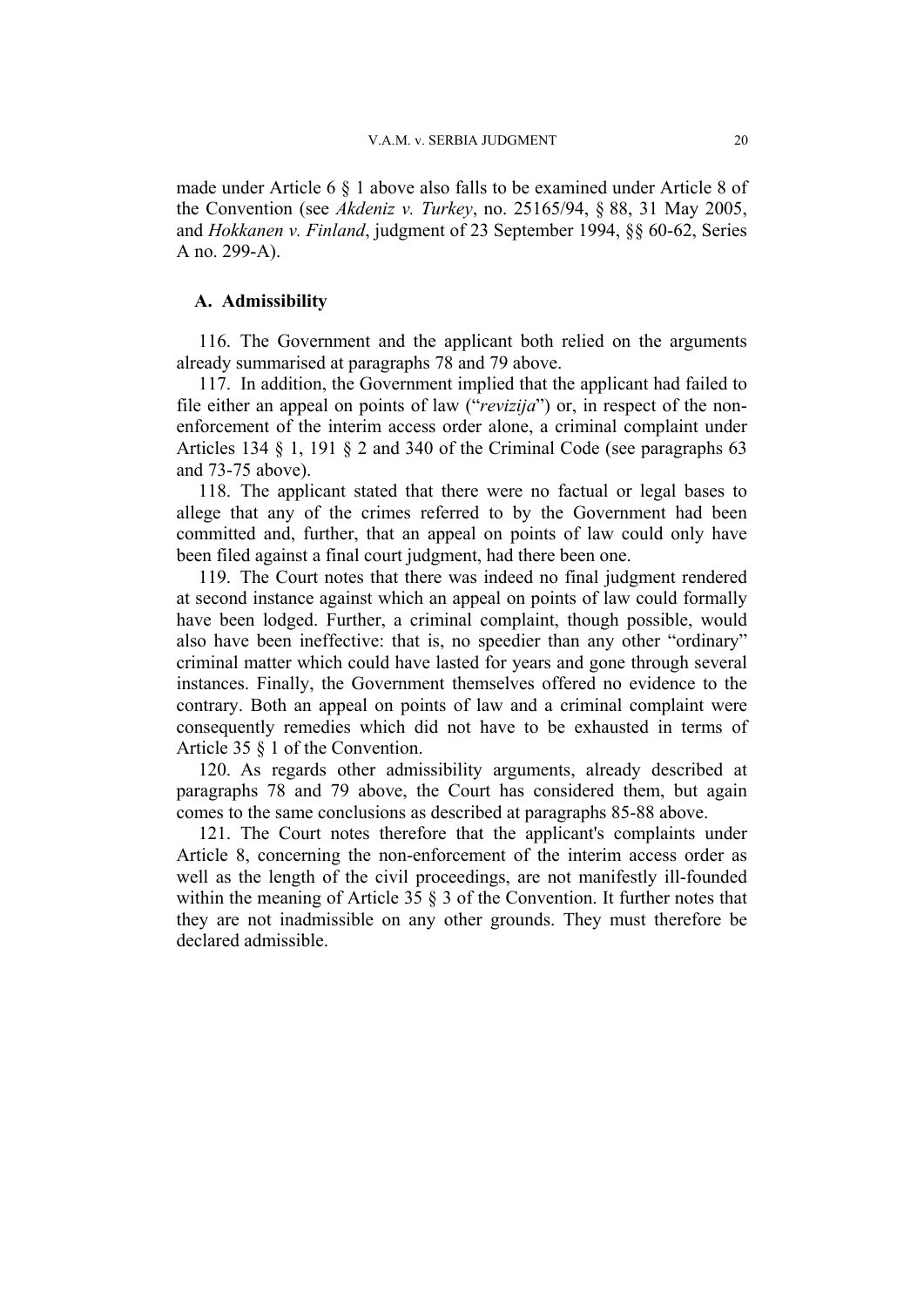# **A. Merits**

### *1. Arguments of the parties*

#### **a) As regards the non-enforcement of the interim access order**

122. The Government noted that the best interests and the opinion of S.M. had to be taken into account, that S.M. had spent the last eight years of her life with her father alone and that the obligation to reunite the parent and the child was not absolute, meaning that the child's interests could override the parent's request for access and/or custody.

123. The Government recalled that any coercion in this area had to be limited, as the interests and rights of all concerned had to be considered carefully.

124. The Government further observed that the Municipal Court had taken all reasonable steps at its disposal in order to facilitate the enforcement of the interim access order in question even though on 23 October 2001 the applicant's lawyer had withdrawn her request to have this order enforced.

125. Finally, the Government pointed out that, on 15 June 2006, the Municipal Court had granted interim custody of S.M. to the applicant and had ordered the respondent to surrender the child, pending a final decision in the ongoing civil suit.

126. The applicant stated that the interim access order had not been enforced because the respondent had openly refused to comply with it and had for years thereafter successfully avoided being duly summoned.

127. She added that throughout this time the Serbian authorities had failed in their obligation to locate the respondent's residence, or make use of any coercive measures aimed at the enforcement of the order in question.

128. Finally, the applicant stressed that the State had an obligation to reunite her with S.M. and that the passage of time alone could result in irremediable consequences for herself and her child.

#### **b) As regards the length of the civil proceedings**

129. The Government and the applicant both relied on the arguments already outlined at paragraphs 90-97 above.

### *2. Relevant principles*

130. The Court notes that the mutual enjoyment by parent and child of each other's company constitutes a fundamental element of "family life" within the meaning of Article 8 of the Convention (see, among other authorities, *Monory v. Romania and Hungary*, no. 71099/01, § 70, 5 April 2005).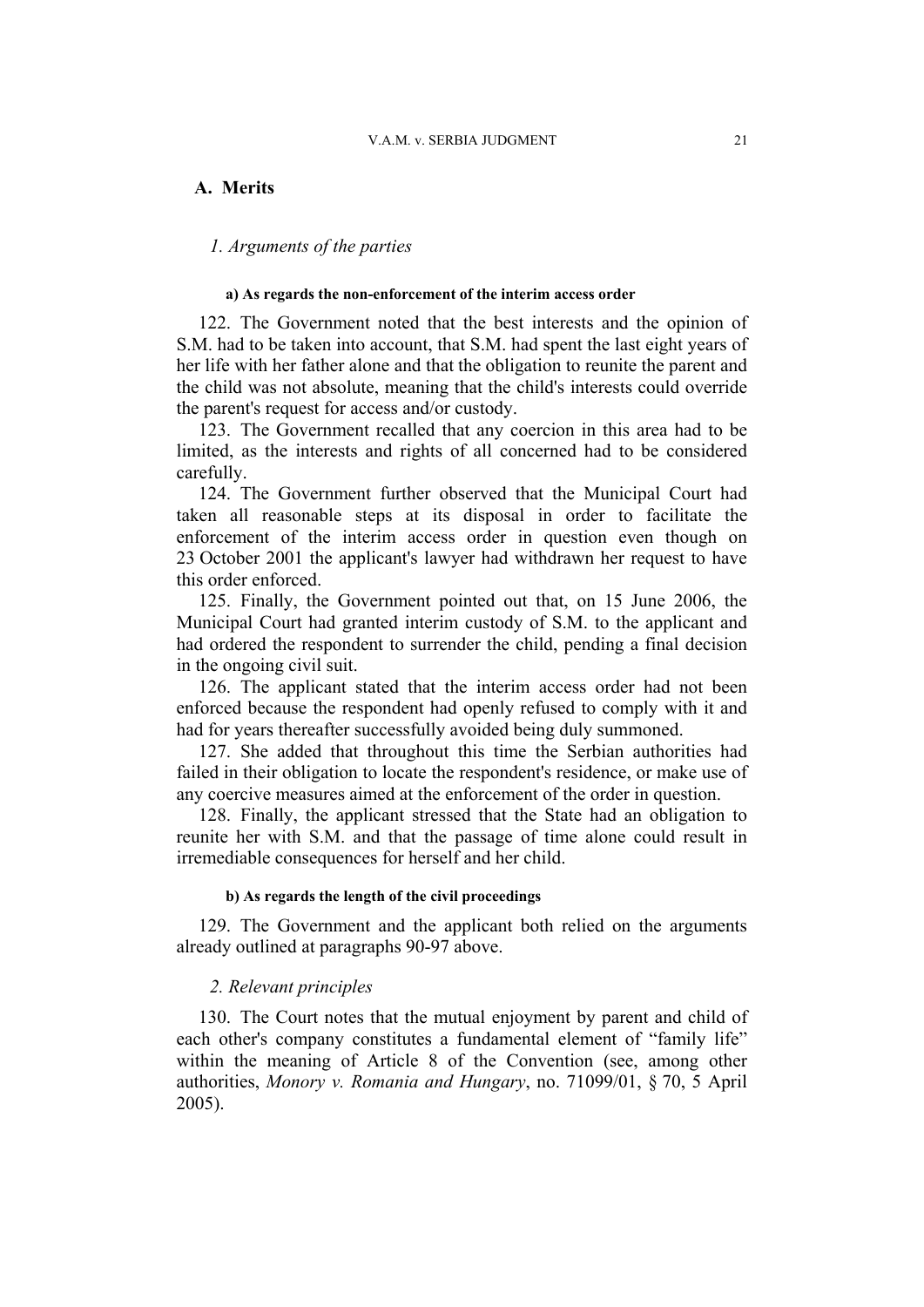131. Further, even though the primary object of Article 8 is to protect the individual against arbitrary action by public authorities, there are, in addition, positive obligations inherent in effective "respect" for family life. In both contexts, regard must be had to the fair balance which has to be struck between the competing interests of the individual and of the community as a whole; in both contexts the State enjoys a certain margin of appreciation (see *Keegan v. Ireland*, judgment of 26 May 1994, Series A no. 290, p. 19, § 49).

132. In relation to the State's obligation to implement positive measures, the Court has held that Article 8 includes for parents a right that steps be taken to reunite them with their children and an obligation on the national authorities to facilitate such reunions (see, among other authorities, *Ignaccolo-Zenide v. Romania*, no. 31679/96, § 94, ECHR 2000-I; *Nuutinen v. Finland*, no. 32842/96, § 127, ECHR 2000-VIII; *Iglesias Gil and A.U.I. v. Spain*, no. 56673/00, § 49, ECHR 2003-V).

133. In cases concerning the enforcement of decisions in the sphere of family law, the Court has repeatedly found that what is decisive is whether the national authorities have taken all necessary steps to facilitate the execution as can reasonably be demanded in the special circumstances of each case (see, *mutatis mutandis*, *Hokkanen v. Finland*, cited above, § 58; *Ignaccolo-Zenide*, cited above, § 96; *Nuutinen v. Finland*, cited above, §128; *Sylvester v. Austria*, nos. 36812/97 and 40104/98, § 59, 24 April 2003).

134. In this context, the adequacy of a measure is to be judged by the swiftness of its implementation, as the passage of time can have irremediable consequences for relations between the child and the parent who do not cohabit (see *Ignaccolo-Zenide*, cited above, § 102).

135. Finally, the Court has held that although coercive measures against the children are not desirable in this sensitive area, the use of sanctions must not be ruled out in the event of unlawful behaviour by the parent with whom the children live (see *Ignaccolo-Zenide*, cited above, § 106).

#### *3. The Court's assessment*

136. The Court notes that it was common ground that the tie between the applicant and her child fell within the scope of "family life" within the meaning of Article 8 of the Convention (see paragraph 130 above).

#### **a) As regards the non-enforcement of the interim access order**

137. The Court observes that the attempts to enforce the interim access order of 23 July 1999 clearly continued beyond 23 October 2001, and, further, that this order became temporarily irrelevant between 15 June 2006 and 13 November 2006, that is whilst the subsequently adopted interim custody order had itself been in force (see paragraphs 25-32, 50 and 54 above).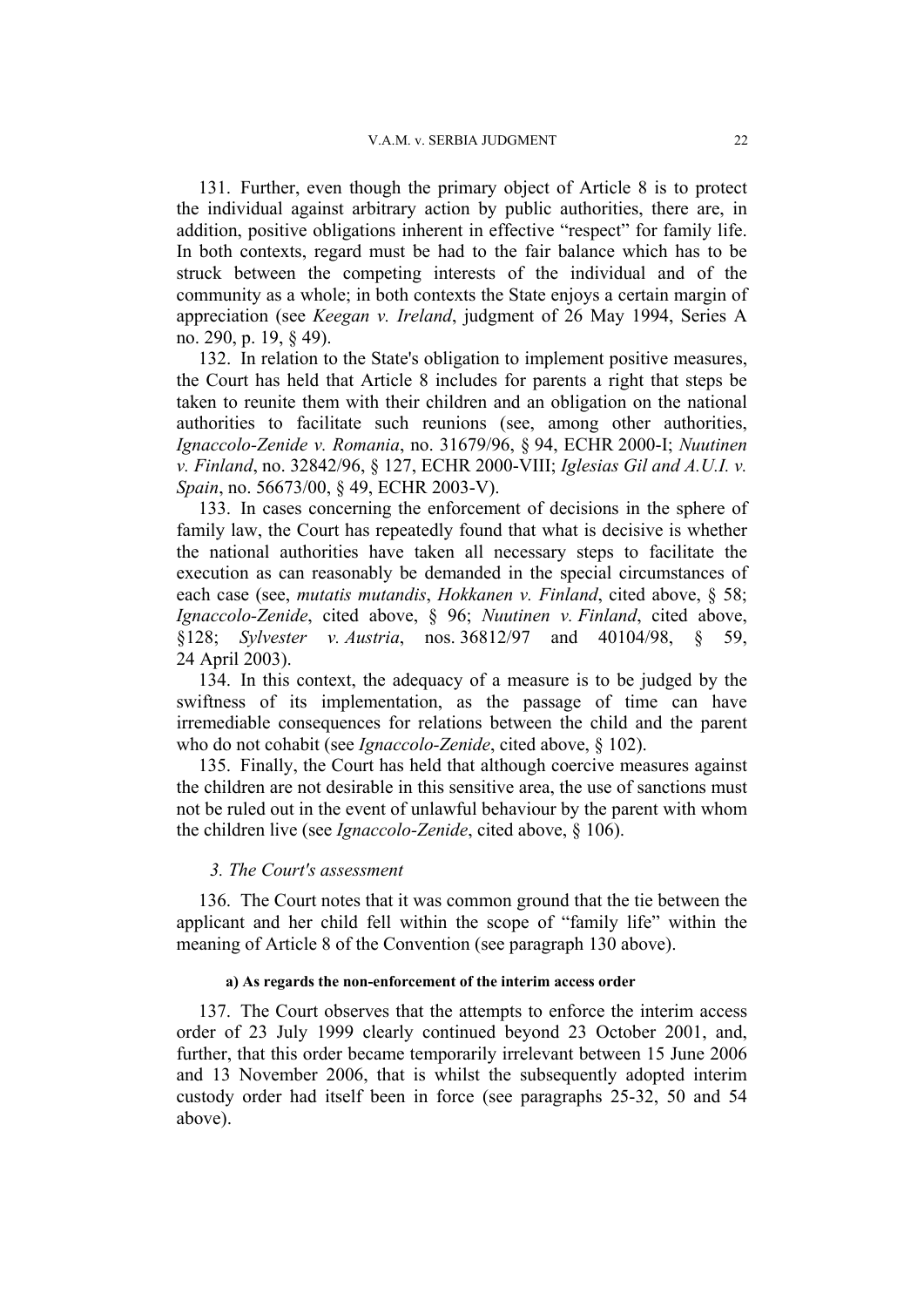138. It is also noted that even though the applicant's lawyer had withdrawn her enforcement request of 8 November 1999, on 19 February 2001 the applicant filed another request to the same effect, and that several attempts to enforce the interim access order were made thereafter (see paragraphs 27-31 above).

139. That being so and having regard to more than four years of nonenforcement prior to ratification, it must be determined whether there has been a failure to respect the applicant's family life during the subsequent two years and two months of non-enforcement prior to 15 June 2006, as well as in respect of the time which has elapsed since 13 November 2006, both periods falling within the Court's competence *ratione temporis*.

140. In this context, the Court notes that from 3 March 2004 until 15 June 2006 the Municipal Court attempted enforcement on several occasions, but each time there was no one to be found at the respondent's address. However, after 13 November 2006 no attempts were made to enforce it.

141. Further, throughout the period at issue, the Municipal Court failed to make use of the available domestic procedural tools to have the respondent served formally (see paragraphs 60, in particular Article 145 of the Civil Procedure Act 1977, and 62 above, as well as paragraphs 60 and 61 passim), being content instead occasionally to order the applicant to provide the respondent's address even though she was clearly not under a legal obligation to do so (see paragraphs 32 and 60 above, in particular Articles 145 and 148 of the Civil Procedure Act 1977, as well as paragraph 61).

142. Finally, despite the respondent's consistent attempts to avoid taking part in any proceedings (see paragraphs 15, 37 and 50 above), it would appear that the Municipal Court had not even considered the use of coercion pursuant to the relevant enforcement procedure rules (see paragraphs 29 and 65 above).

143. Having regard to the facts of the case, including the passage of time, the best interests of S.M., the criteria laid down in its own case-law and the parties' submissions, the Court, notwithstanding the State's margin of appreciation, concludes that the Serbian authorities have failed to make adequate and effective efforts to execute the interim access order of 23 July 1999.

144. There has, accordingly, been a breach of the applicant's right to respect for her family life and a violation of Article 8 of the Convention.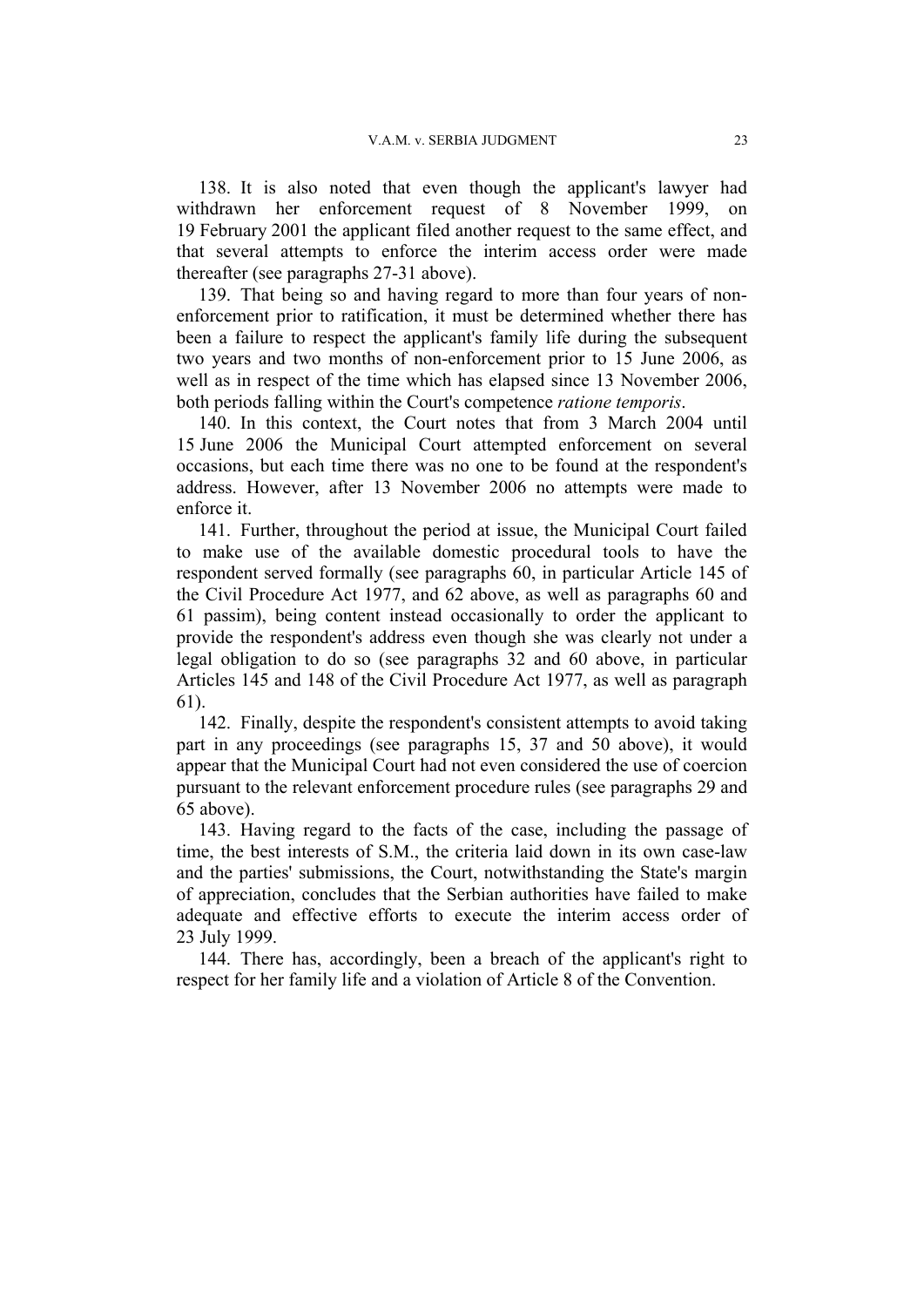#### **b) As regards the length of the civil proceedings**

145. The Court has considered the arguments put forward by the parties as described at paragraphs 90-97 above, as well as the relevant facts, and again comes to the same conclusions described at paragraphs 104-110 above.

146. Given the compelling circumstances of the present case, in particular what is at stake for the applicant, the conduct of the Serbian authorities and, indeed, the difference in the nature of the interests protected by Article 6 § 1 and Article 8 of the Convention (see, *mutatis mutandis*, *McMichael v. the United Kingdom*, judgment of 24 February 1995, Series A no. 307-B, § 91, and *H.N. v. Poland*, no. 77710/01, 13 September 2005), the Court finds that the length of the impugned civil proceedings amounts to a separate breach of Article 8.

# III. ALLEGED VIOLATION OF ARTICLE 13 OF THE CONVENTION

147. Under Article 13 of the Convention, the applicant complained that she had no effective domestic remedy in order to expedite the civil proceedings at issue. Article 13 reads as follows:

"Everyone whose rights and freedoms as set forth in [the] Convention are violated shall have an effective remedy before a national authority notwithstanding that the violation has been committed by persons acting in an official capacity."

#### **A. Admissibility**

148. The Court notes that this complaint raises issues of fact and law under the Convention, the determination of which requires an examination of the merits. It also considers that the complaint is not manifestly illfounded within the meaning of Article 35 § 3 of the Convention and that it cannot be declared inadmissible on any other grounds. The complaint must therefore be declared admissible.

# **B. Merits**

# *1. Arguments of the parties*

149. The Government contested the applicant's claim and, in so doing, relied on their arguments described at paragraph 78 above.

150. The applicant provided no additional comments in this respect.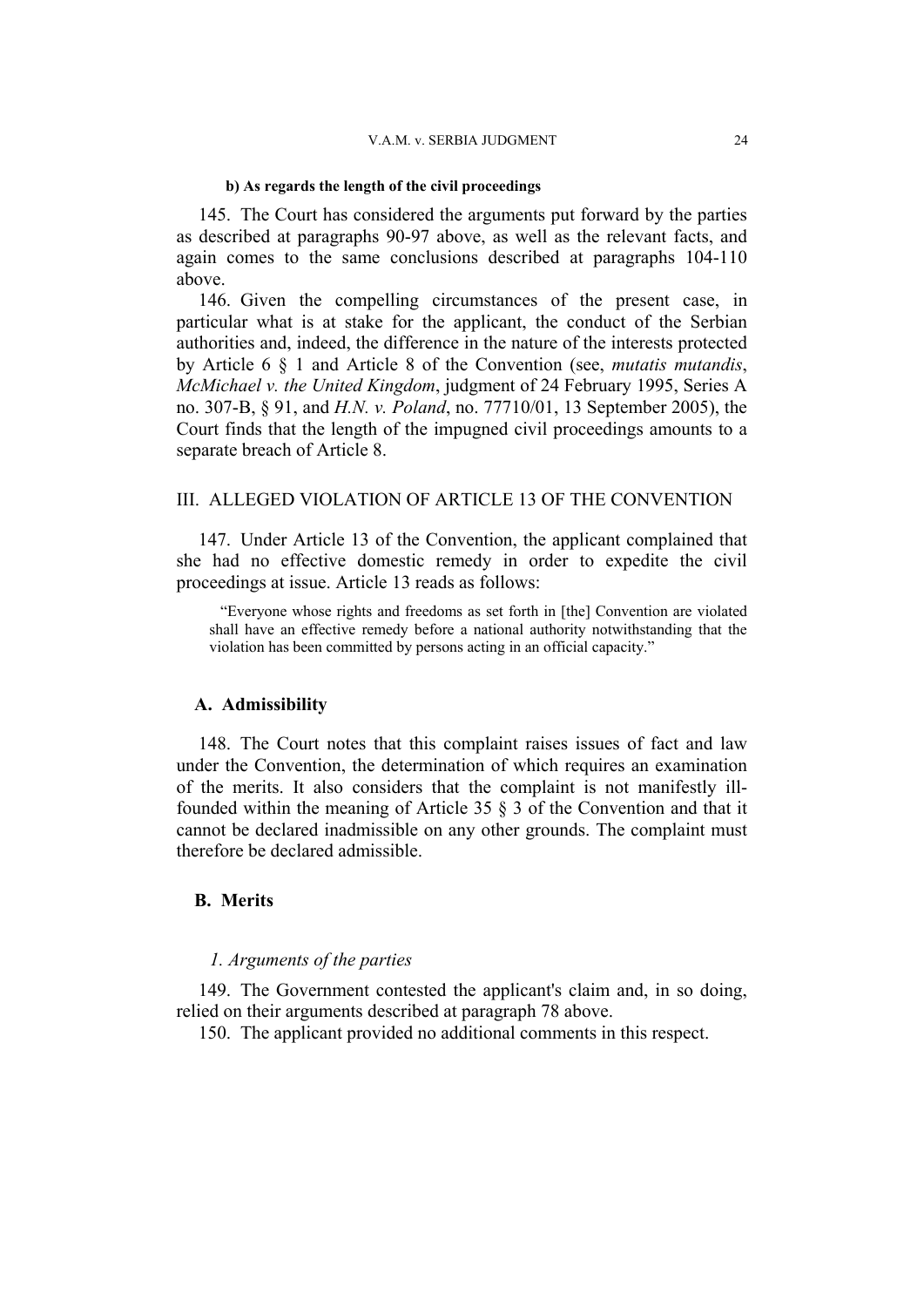#### *2. Relevant principles*

151. The Court notes that Article 13 guarantees an effective remedy before a national authority for an alleged breach of all rights and freedoms guaranteed by the Convention, including the right to a hearing within a reasonable time under Articles 6 § 1 (see, *inter alia*, *Kudła v. Poland*, cited above, § 156).

152. It recalls, further, that a remedy concerning length is "effective" if it can be used either to expedite the proceedings before the courts dealing with the case, or to provide the litigant with adequate redress for delays which have already occurred (see *Sürmeli v. Germany* [GC], cited above, § 99).

153. Finally, the Court emphasises that the best solution in absolute terms is indisputably, as in many spheres, prevention. Where the judicial system is deficient with regard to the reasonable-time requirement in Article 6 § 1 of the Convention, a remedy designed to expedite the proceedings in order to prevent them from becoming excessively lengthy is the most effective solution. Such a remedy offers an undeniable advantage over a remedy affording only compensation since it also prevents a finding of successive violations in respect of the same set of proceedings and does not merely repair the breach *a posteriori*, as does a compensatory remedy. Some States have fully understood the situation by choosing to combine two types of remedy, one designed to expedite the proceedings and the other to afford compensation (see *Scordino*, cited above, §§ 183 and 186, *Cocchiarella v. Italy* [GC], no. 64886/01, §§ 74 and 77 ECHR 2006, and *Sürmeli v. Germany* [GC], cited above, §100).

# *3. The Court's assessment*

154. The Court notes that the Government have already suggested in their preliminary objection that there were remedies available for the applicant's complaint about length made under Article 6 § 1 and that, in so far as they rely on the same reasoning by way of their response to the Article 13 complaint, their arguments must, just like their objection, be rejected on the grounds described at paragraphs 85-87 above.

155. The Court concludes, therefore, that there has been a violation of Article 13 taken together with Article 6 § 1 of the Convention on account of the lack of an effective remedy under domestic law for the applicant's complaints concerning the length of her civil case.

#### IV. ALLEGED VIOLATION OF ARTICLE 14 OF THE CONVENTION

156. Finally, the applicant complained that she had suffered a violation of her rights under Articles 6 § 1 and 8 of the Convention, as described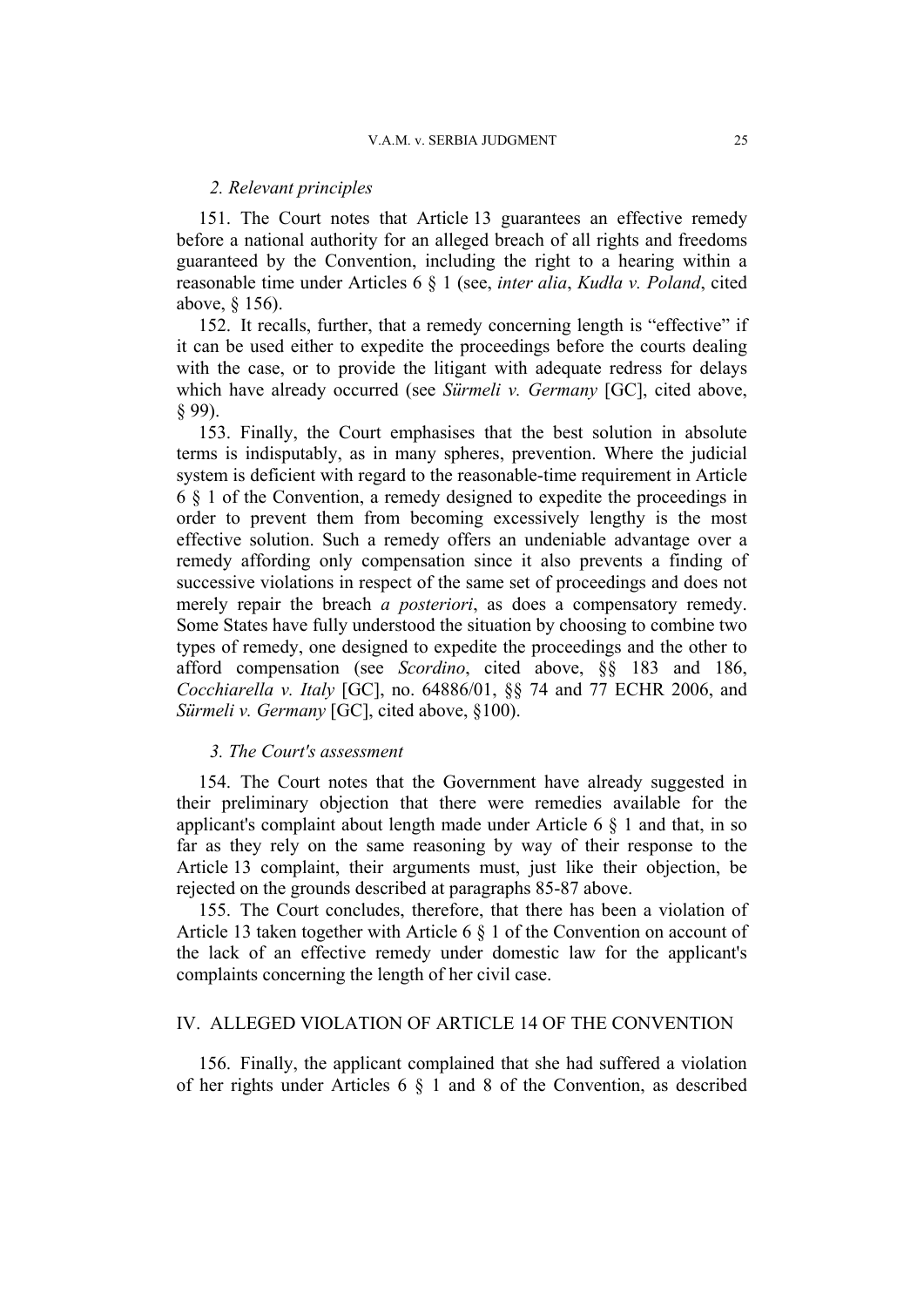above, based solely on the fact that she was HIV positive. In so doing, she relied on Article 14, which provides as follows:

"The enjoyment of the rights and freedoms set forth in [the] Convention shall be secured without discrimination on any ground such as sex, race, colour, language, religion, political or other opinion, national or social origin, association with a national minority, property, birth or other status."

157. The Government contested the applicant's submissions and pointed out that the Municipal Court was not even aware of the fact that the applicant was HIV positive until after the communication of the application in the present case.

158. The applicant stated that the first presiding judge in her case had been aware of this fact throughout the proceedings, even though this information should have been confidential, and that this may also account for the fact that she was not granted interim custody from the very beginning. As regards the second presiding judge, appointed subsequently, the applicant acknowledged that she had, in fact, been informed only after the communication of the application in the present case.

159. In view of the facts of the instant case and irrespective of whether, and if so when, the two presiding judges each found out about the applicant being HIV positive, the Court finds that the available evidence is insufficient for it to conclude that the applicant had indeed been discriminated against on the grounds of her health. It follows that this complaint is manifestly ill-founded and must be rejected in accordance with Article 35 §§ 3 and 4 of the Convention.

### V. APPLICATION OF ARTICLE 41 OF THE CONVENTION

160. Article 41 of the Convention provides:

"If the Court finds that there has been a violation of the Convention or the Protocols thereto, and if the internal law of the High Contracting Party concerned allows only partial reparation to be made, the Court shall, if necessary, afford just satisfaction to the injured party."

#### **A. Damage**

161. The applicant initially claimed 30,000 euros (EUR) in respect of the non-pecuniary damage suffered, having subsequently increased this claim to one million euros for each year of procedural delay.

162. The Government contested that claim. They added, however, that should the Court find a violation of the Convention this finding alone should constitute adequate just satisfaction or, in the alternative, that any financial compensation awarded should be consistent with the Court's own case-law in other similar cases.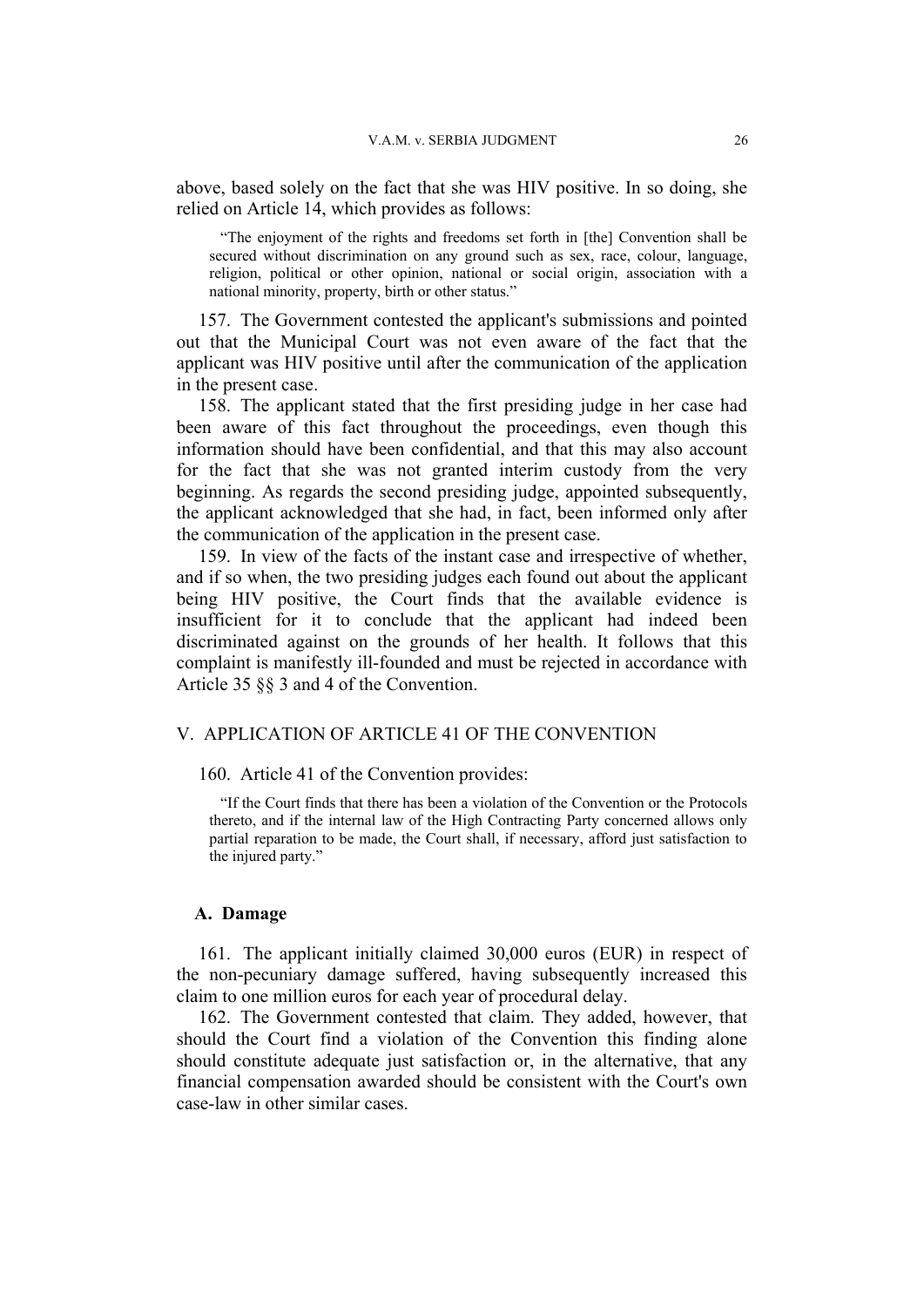163. The Court considers that the applicant has suffered considerable non-pecuniary harm as a result the breach of her rights under the Convention, which is why a finding of a violation alone would clearly not constitute sufficient just satisfaction within the meaning of Article 41.

164. The impugned conduct of the respondent State's judiciary, in particular, must have been a constant source of distress for the applicant who last saw her child in 1998, some eight years ago.

165. Having regard to the above, the amounts awarded in comparable cases (see, *mutatis mutandis*, *Ignaccolo-Zenide*, cited above, § 117) and on the basis of equity, as required by Article 41, the Court awards the applicant EUR 15,000 under this head.

166. Finally, the Court points out that under Article 46 of the Convention the High Contracting Parties undertook to abide by the final judgments of the Court in any case to which they were parties, execution being supervised by the Committee of Ministers. It follows, *inter alia*, that a judgment in which the Court finds a breach imposes on the respondent State a legal obligation not just to pay those concerned the sums awarded by way of just satisfaction, but also to choose, subject to supervision by the Committee of Ministers, the general and/or, if appropriate, individual measures to be adopted in their domestic legal order to put an end to the violation found by the Court and to redress, in so far as possible, the effects thereof (see *Scozzari and Giunta v. Italy* [GC], nos. 39221/98 and 41963/98, § 249, ECHR 2000-VIII). The Government shall therefore, by appropriate means, enforce the interim access order of 23 July 1999 and bring to a conclusion, with particular diligence, the ongoing civil proceedings (see, *mutatis mutandis*, *Mužević v. Croatia*, no. 39299/02, § 91, 16 November 2006).

### **B. Costs and expenses**

167. The applicant also claimed EUR 2,590 for the costs and expenses incurred before the domestic courts and EUR 6,300 for those incurred before the Court. In this respect she provided a detailed and itemised calculation.

168. The Government contested that claim, but left the matter to the Court's discretion in the event that it finds a violation of any of the rights guaranteed by the Convention.

169. According to the Court's case-law, an applicant is entitled to the reimbursement of costs and expenses only in so far as it has been shown that these have been actually and necessarily incurred and were also reasonable as to their quantum (see, for example, *Iatridis v. Greece* (just satisfaction) [GC], no. 31107/96, § 54, ECHR 2000-XI).

170. In the present case, the Court considers that the amounts claimed by the applicant are excessive. Regard being had to all of the information in its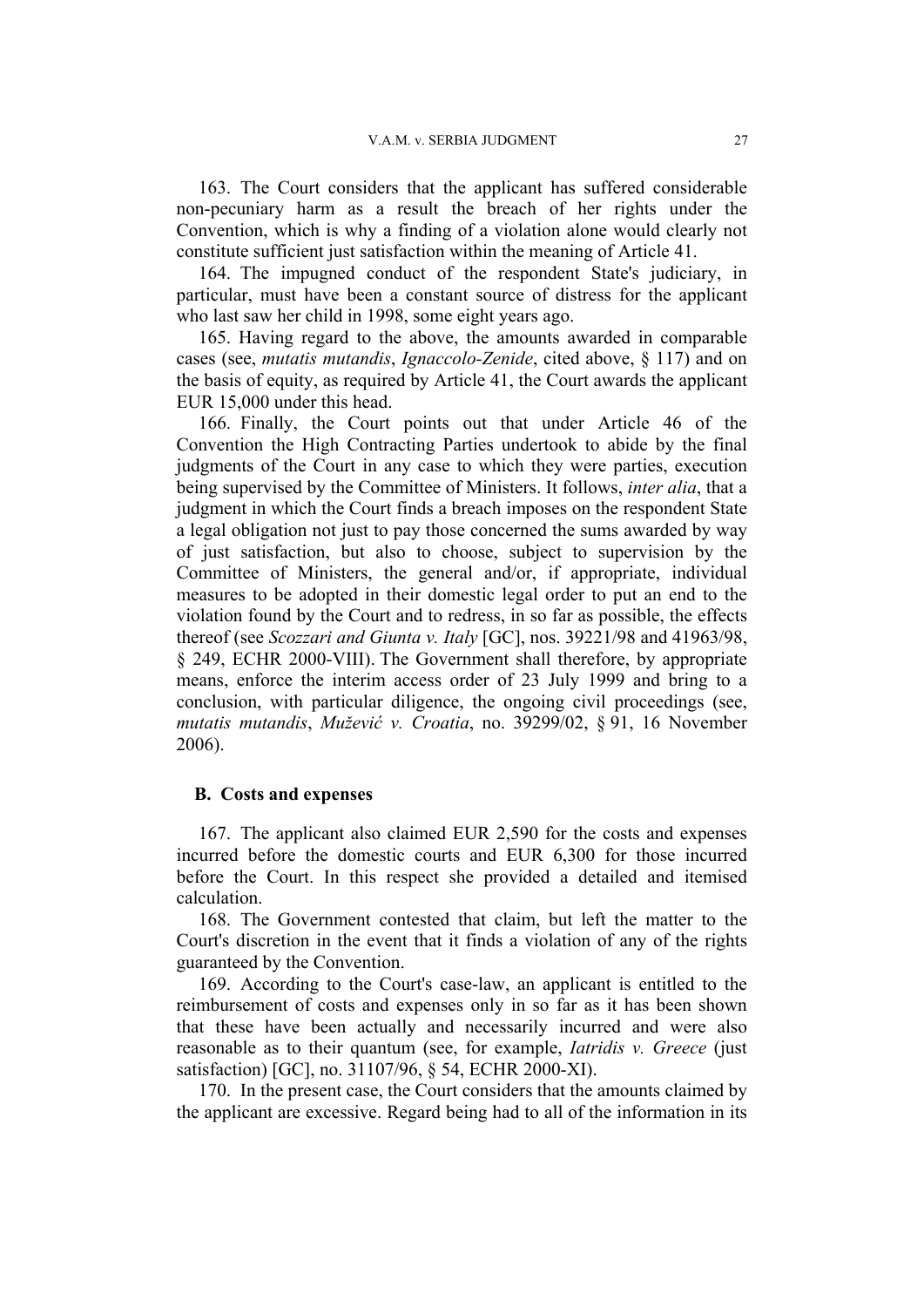possession and the above criteria, however, the Court considers it reasonable to award the applicant the sum of EUR 1,350 for the costs incurred domestically, in particular those undertaken with a view to expediting the proceedings complained of (see, *mutatis mutandis*, *Le Compte, Van Leuven and De Meyere v. Belgium*, judgment of 18 October 1982 (Article 50), Series A no. 54, § 17; see also, *argumentum a contrario*, *O'Reilly and Others v. Ireland*, no. 54725/00, § 44, 29 July 2004), and another EUR 3,000 for the costs incurred in the proceedings before this Court.

# **C. Default interest**

171. The Court considers it appropriate that the default interest should be based on the marginal lending rate of the European Central Bank plus three percentage points.

# FOR THESE REASONS, THE COURT UNANIMOUSLY

- 1. *Declares* the complaints under Article 6 § 1 (concerning the length of the civil proceedings), Article 8 and Article 13 of the Convention admissible and the remainder of the application inadmissible;
- 2. *Holds* that there has been a violation of Articles 6 § 1 and 8 of the Convention as regards the length of the civil proceedings;
- 3. *Holds* that there has been a violation of Article 8 of the Convention as regards the non-enforcement of the interim access order;
- 4. *Holds* that there has been a violation of Article 13 of the Convention;
- 5. *Holds*

(a) that the respondent State is to pay the applicant, within three months from the date on which the judgment becomes final, in accordance with Article 44 § 2 of the Convention, EUR 15,000 (fifteen thousand euros) in respect of non-pecuniary damage and a total of EUR 4,350 (four thousand three hundred and fifty euros) for costs, which sums are to be converted into the national currency of the respondent State at the rate applicable on the date of settlement, plus any tax that may be chargeable;